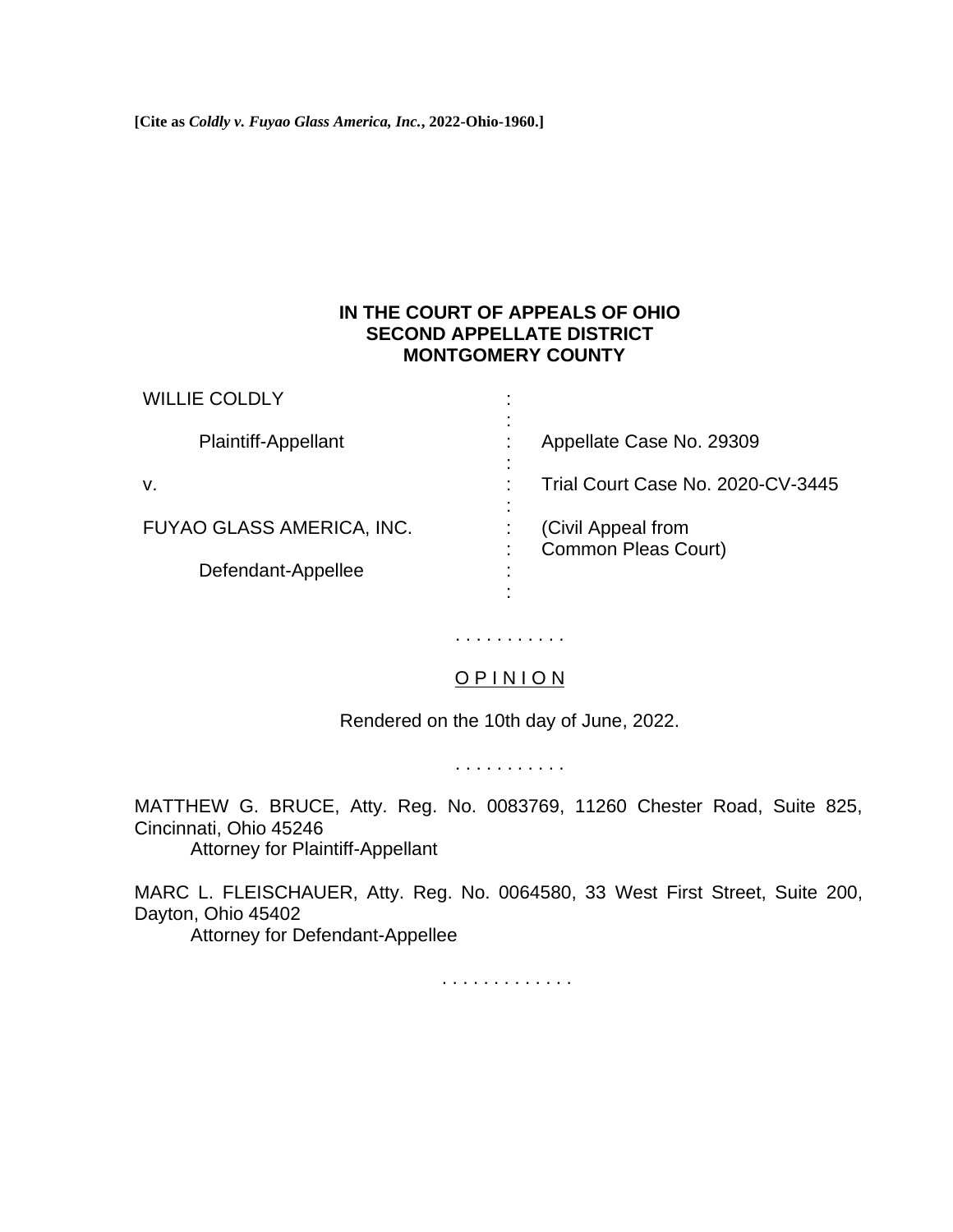**{¶ 1}** Plaintiff-Appellant, Willie Coldly, appeals from a decision granting summary judgment to Defendant-Appellee, Fuyao Glass America, Inc. ("Fuyao"). According to Coldly, the trial court erred in rejecting his claim that Fuyao had wrongfully terminated him in violation of public policy. Coldly contends that genuine issues of material fact exist concerning this claim.

**{¶ 2}** We conclude that the trial court did not err in granting summary judgment to Fuyao. Coldly, an at-will employee, failed to satisfy the "jeopardy" element that must be met to maintain this type of action. Specifically, while Coldly claimed that Fuyao had failed to provide a safe workplace as required by R.C. 4101.11 and R.C. 4101.12, he did not make clear to Fuyao that he was invoking a governmental policy as the basis for his complaint about another employee, rather than his own self-interest. The record indicates that Coldly gave Fuyao no indication that his complaint concerned the public at large rather than himself. Because this failure was fatal to Coldly's claim, we need not address issues concerning the other elements needed to establish wrongful termination in violation of public policy. Accordingly, the judgment of the trial court will be affirmed.

## I. Facts and Course of Proceedings

**{¶ 3}** On September 4, 2020, Coldly filed a complaint against Fuyao, seeking damages and an injunction based on his termination from employment with Fuyao on November 19, 2019. The complaint contained three claims: (1) wrongful termination in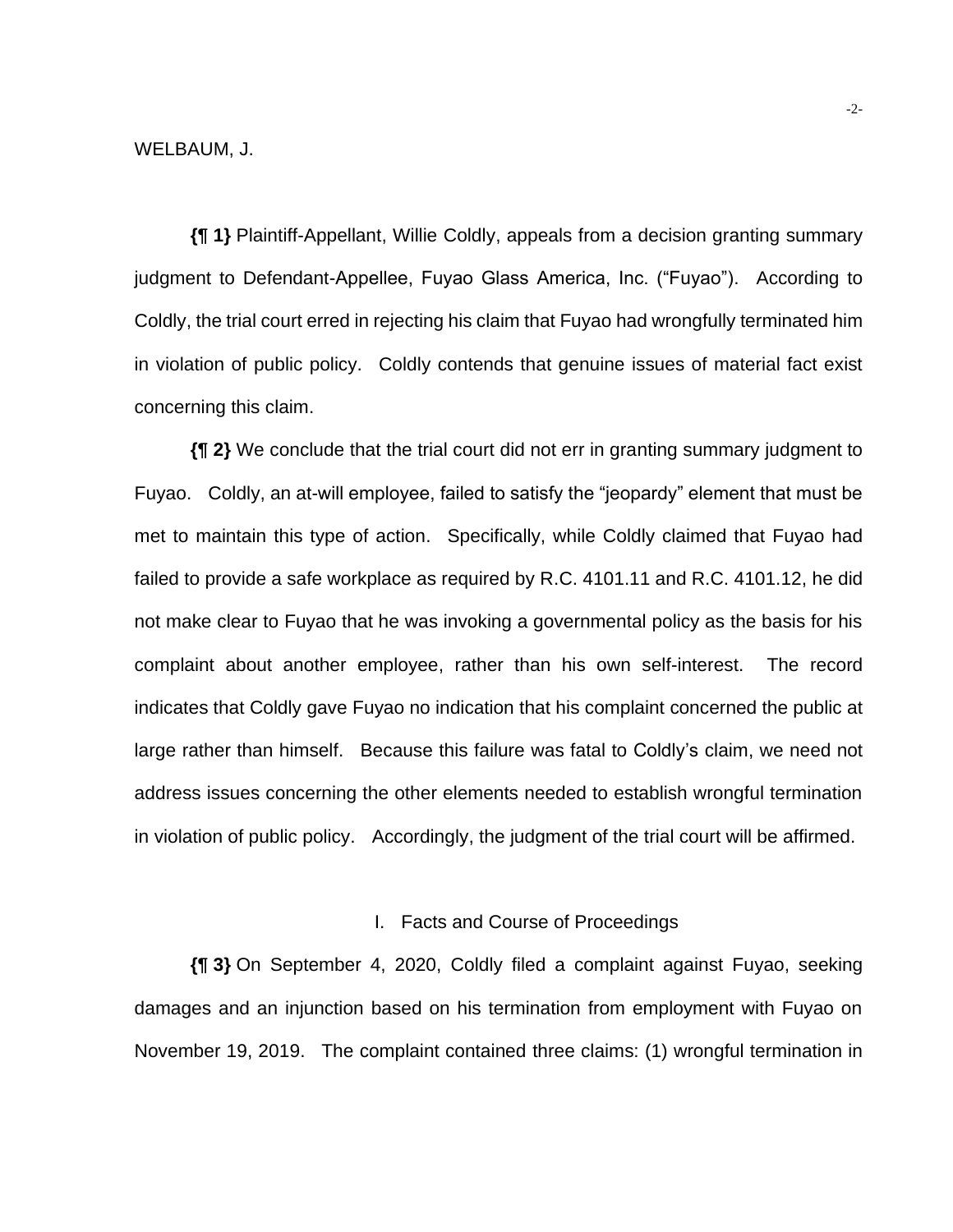violation of public policy; (2) retaliation in violation of R.C. 4112.02(I); and (3) intentional infliction of emotional distress. On October 1, 2019, Fuyao filed an answer denying liability and asserting various affirmative defenses.

**{¶ 4}** On April 19, 2021, Fuyao filed a motion for summary judgment. The motion was supported by Coldly's deposition and the affidavit of Reggie Jackson, who was employed by Fuyao as an Employee Relations Specialist. In the motion, Fuyao argued that Coldly could not satisfy any of the elements for establishing termination in violation of public policy. Fuyao further asserted that Coldly had failed to specify any discriminatory practice protected by R.C. 4112.02 (race, religion, sex, national origin, etc.) or that the reasons for his discharge were pretextual. Instead, Fuyao contended it had legitimate reasons for discharging Coldly, i.e., Coldly's aggressive conduct during a fight, in violation of Fuyao's policy prohibiting fighting in the workplace. Finally, Fuyao claimed that Coldly could not provide facts necessary to support a claim for intentional infliction of emotional distress.

**{¶ 5}** On May 13, 2021, Coldly dismissed his claims for retaliation and intentional infliction of emotional distress without prejudice, pursuant to Civ.R.  $41(A)(1)(a)$ . This left only the claim for wrongful termination in violation of public policy. Coldly then filed a memorandum on May 14, 2021, opposing the summary judgment motion. As support for his memorandum, Coldly attached an ex parte civil protective order and personnel records relating to an individual named Davion Owensby (the person with whom Coldly had had an altercation at work). On May 25, 2021, Fuyao filed a reply brief in support of its summary judgment motion.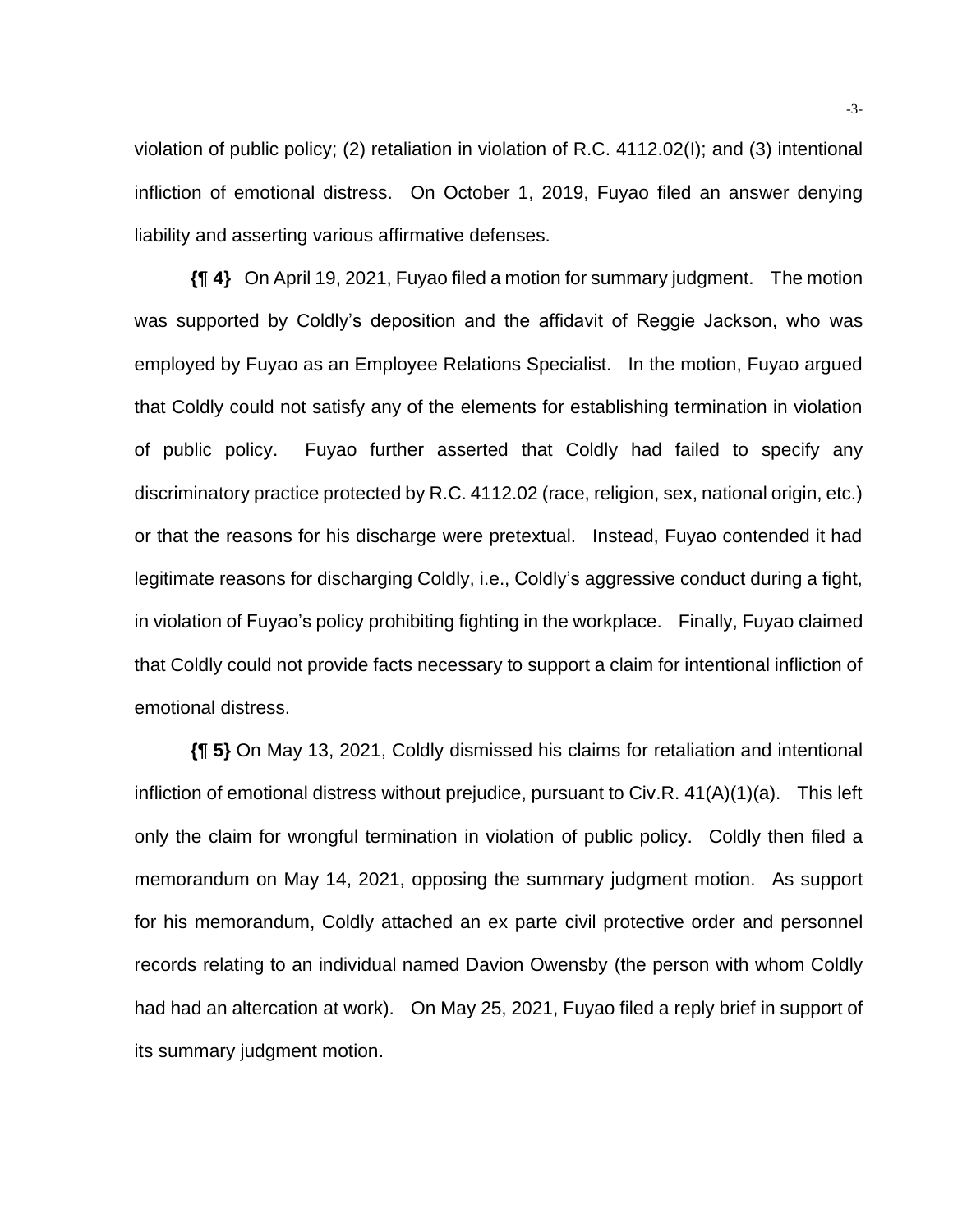**{¶ 6}** On June 21, 2021, the parties filed an agreed motion to extend the pretrial deadlines and trial date, and the court granted the motion. After holding a pretrial conference, the court issued a final pretrial order in August 2021 setting new deadlines, including a new trial date of June 13, 2022. However, on October 27, 2021, the court filed an entry and order sustaining Fuyao's summary judgment motion. Coldly then timely appealed from the court's decision.

#### II. Discussion

**{¶ 7}** Coldly's sole assignment of error states that:

The Trial Court Erred When It Granted Summary Judgment to Defendant on Plaintiff's Claim of Wrongful Termination in Violation of Public Policy (Count 1).

**{¶ 8}** Under this assignment of error, Coldly contends that the trial court failed to construe the facts in the proper light and that genuine issues of material fact precluded summary judgment. In particular, Coldly argues that he established the prima facie elements of a public policy claim. According to Coldly's complaint, the public policy allegedly violated by Fuyao was that reflected in R.C. 4101.11 and R.C. 4101.12, which relates to an employer's duty to furnish a "safe" place of employment.

**{¶ 9}** Under established law, we review summary judgments de novo, "which means that we apply the same standards as the trial court." *GNFH, Inc. v. W. Am. Ins. Co.*, 172 Ohio App.3d 127, 2007-Ohio-2722, 873 N.E.2d 345, ¶ 16 (2d Dist.). In de novo review, we independently review trial court decisions and accord them no deference.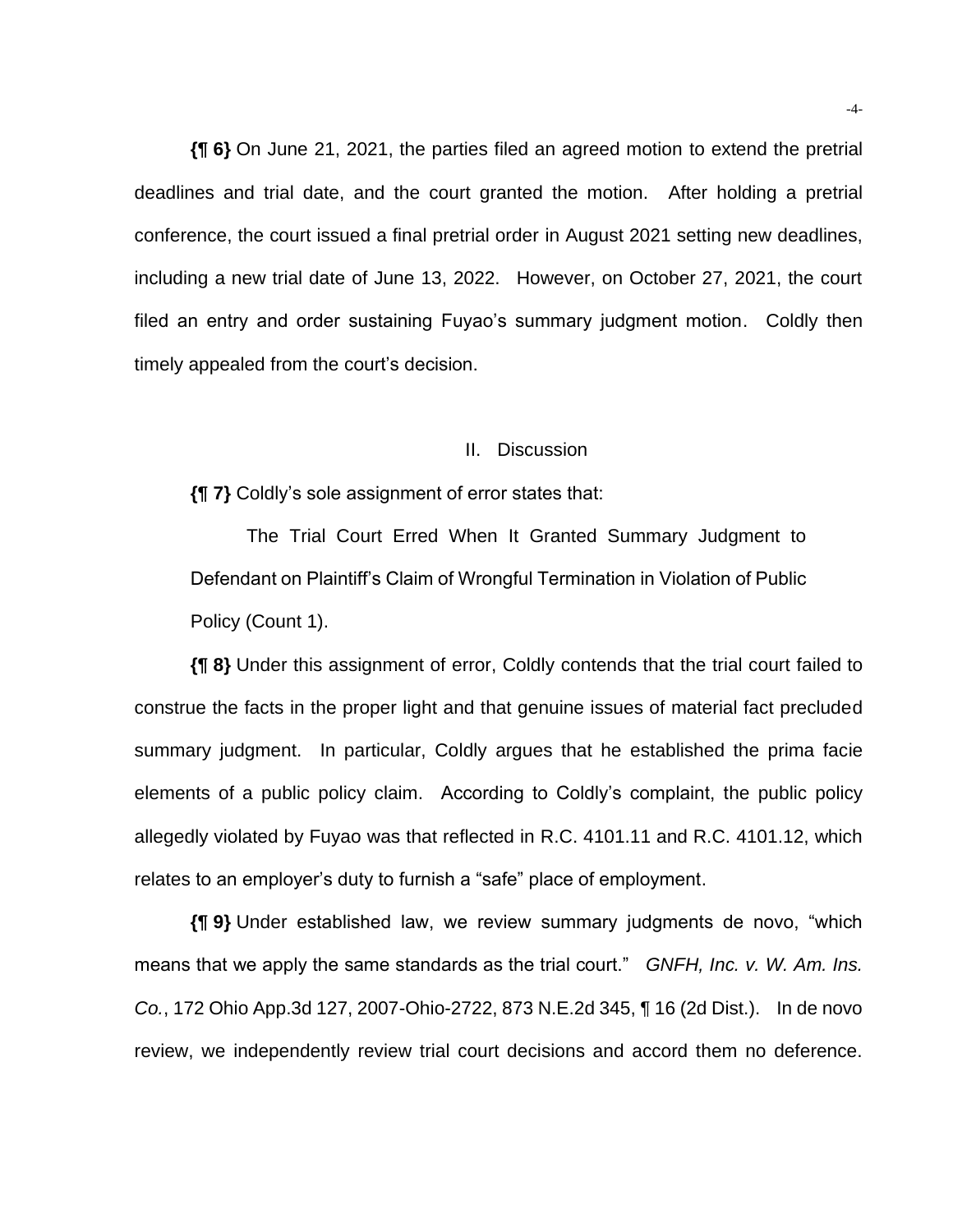*Northeast Ohio Apt. Assn. v. Cuyahoga Cty. Bd. of Commrs*., 121 Ohio App.3d 188, 192, 699 N.E.2d 534 (8th Dist.1997).

**{¶ 10}** "Summary judgment is appropriate if (1) no genuine issue of any material fact remains, (2) the moving party is entitled to judgment as a matter of law, and (3) it appears from the evidence that reasonable minds can come to but one conclusion, and construing the evidence most strongly in favor of the nonmoving party, that conclusion is adverse to the party against whom the motion for summary judgment is made." *State ex rel. Duncan v. Mentor City Council*, 105 Ohio St.3d 372, 2005-Ohio-2163, 826 N.E.2d 832, ¶ 9, citing *Temple v. Wean United, Inc*., 50 Ohio St.2d 317, 327, 364 N.E.2d 267 (1977). " 'As to materiality, the substantive law will identify which facts are material. Only disputes over facts that might affect the outcome of the suit under the governing law will properly preclude the entry of summary judgment.' " *Turner v. Turner*, 67 Ohio St.3d 337, 340, 617 N.E.2d 1123 (1993), quoting *Anderson v. Liberty Lobby, Inc*., 477 U.S. 242, 248, 106 S.Ct. 2505, 91 L.Ed.2d 202 (1986).

**{¶ 11}** Concerning the summary judgment involved here, Ohio follows the law of employment at will, which generally precludes actions for damages against employers based on employment termination. *Dohme v. Eurand Am., Inc.*, 130 Ohio St.3d 168, 2011-Ohio-4609, 956 N.E.2d 825, ¶ 11, citing *Collins v. Rizkana*, 73 Ohio St.3d 65, 67, 652 N.E.2d 653 (1995), and *Mers v. Dispatch Printing Co.*, 19 Ohio St.3d 100, 483 N.E.2d 150 (1985), paragraph one of the syllabus. "However, if an employee is discharged or disciplined in contravention of a clear public policy articulated in the Ohio or United States Constitution, federal or state statutes, administrative rules and regulations, or common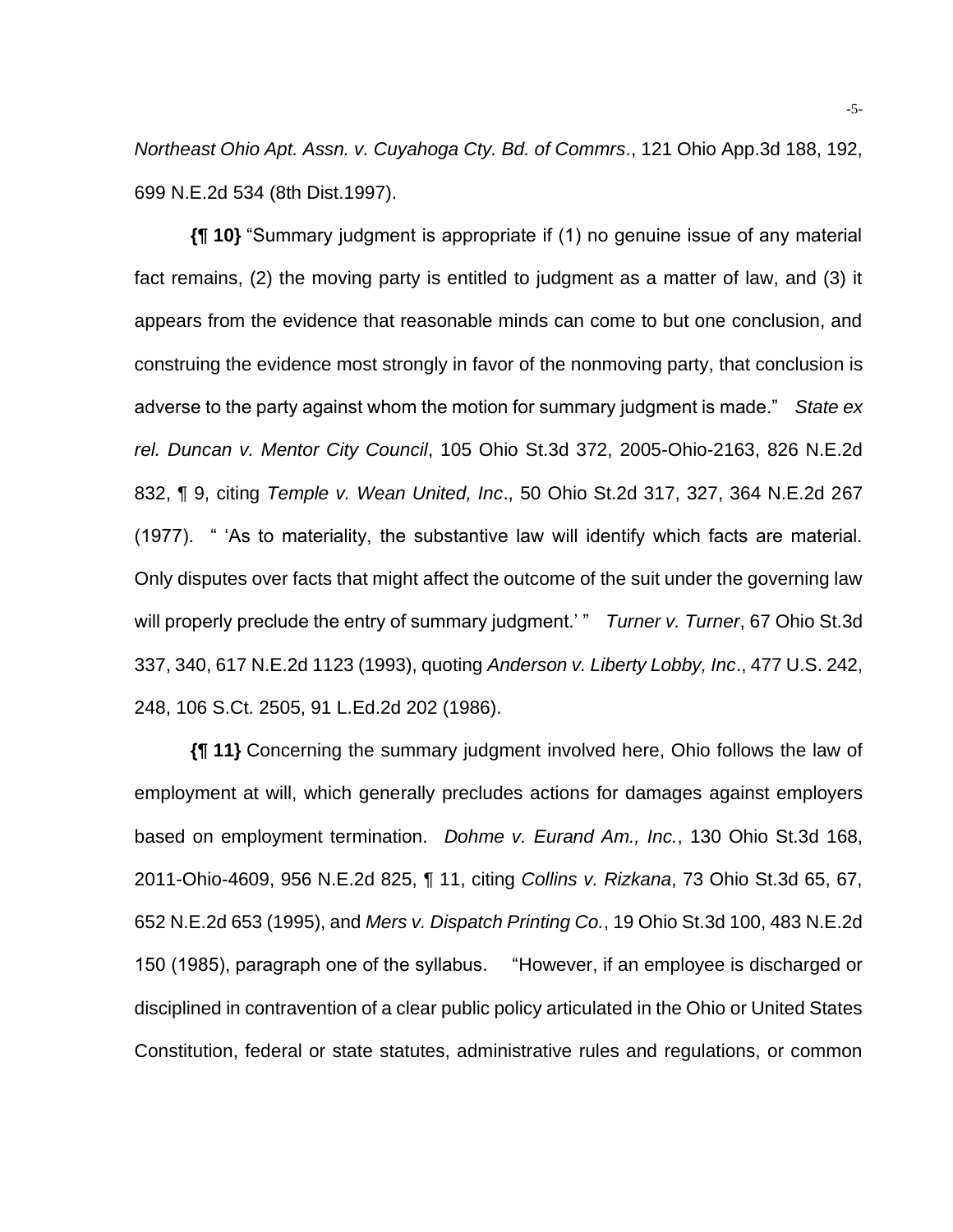law, a cause of action for wrongful discharge in violation of public policy may exist as an exception to the general rule." *Id.*, citing *Painter v. Graley*, 70 Ohio St.3d 377, 639 N.E.2d 51 (1994), paragraph three of the syllabus, and *Greeley v. Miami Valley Maintenance Contrs., Inc*., 49 Ohio St.3d 228, 551 N.E.2d 981 (1990), paragraph one of the syllabus.

**{¶ 12}** "To succeed on a claim for wrongful discharge in violation of public policy, a plaintiff must establish four elements: (1) that a clear public policy existed and was manifested either in a state or federal constitution, statute or administrative regulation or in the common law ('the clarity element'), (2) that dismissing employees under circumstances like those involved in the plaintiff's dismissal would jeopardize the public policy ('the jeopardy element'), (3) that the plaintiff's dismissal was motivated by conduct related to the public policy ('the causation element'), and (4) that the employer lacked an overriding legitimate business justification for the dismissal ('the overriding-justification element')." *Miracle v. Ohio Dept. of Veterans Servs.*, 157 Ohio St.3d 413, 2019-Ohio-3308, 137 N.E.3d 1110, ¶ 12, citing *Collins* at 69-70.

**{¶ 13}** "The clarity and jeopardy elements \* \* \* are issues of law for the court's determination; the causation and overriding-justification elements are questions for determination by the fact-finder." *Dohme*, 130 Ohio St.3d 168, 2011-Ohio-4609, 956 N.E.2d 825, at ¶ 17, citing *Collins* at 70. We will begin our discussion with the clarity element.

## A. Clarity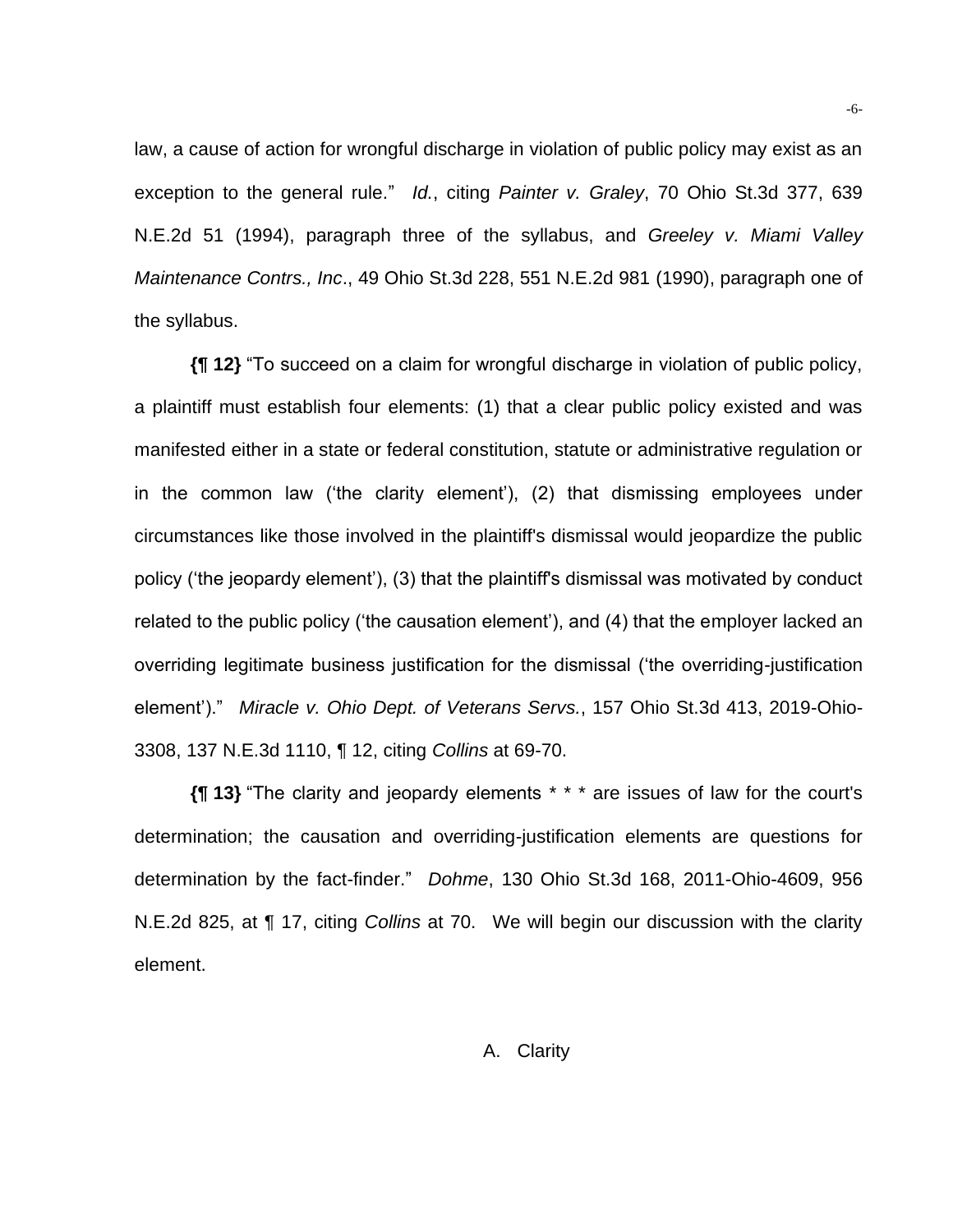**{¶ 14}** In order "to satisfy the clarity element of a claim of wrongful discharge in violation of public policy, a terminated employee must articulate a clear public policy by citation of specific provisions in the federal or state constitution, federal or state statutes, administrative rules and regulations, or common law. A general reference to workplace safety is insufficient to meet the clarity requirement." *Dohme* at ¶ 24.

**{¶ 15}** In the complaint, Coldly cited R.C. 4101.11 and R.C. 4101.12 and also referenced regulations and the common law. Complaint at ¶ 50. However, he did not identify any specific regulations or common law principles either in the complaint or in responding to summary judgment. *See* Plaintiff's May 14, 2021 Brief in Opposition to Defendant's Motion for Summary Judgment, p. 14-17. Instead, in his summary judgment response, Coldly relied solely on the named statutes as reflecting Ohio's "public policy . . . that employees be provided with a safe work environment." *Id*. at p. 17, fn. 7.

**{¶ 16}** In granting summary judgment in Fuyao's favor, the trial court noted that Coldly had been discharged for fighting and concluded this was an appropriate decision of the employer, not for a court or a jury. Entry and Order Sustaining Motion for Summary Judgment (Oct. 27, 2021), p. 1. Additionally, the court found Fuyao's citation of *Quillen-Smith v. U.S. Bank, N.A.*, S.D.Ohio No. 3:20-cv-364, 2021 WL 1192683, \*3 (Mar.30, 2021) "persuasive" as it related to R.C. 4101.11 and R101.12. *Id*. at p. 2. This refers to the holding in *Quillen-Smith* that "Ohio Revised Code §§ 4101.11 and 4101.12 fail to satisfy the 'clarity' element of a wrongful discharge claim." *Quillen-Smith* at \*3, citing *Romero v. City of Middletown*, 479 F. Supp.3d 660 (S.D.Ohio 2020). *See* Defendant's Apr. 19, 2021 Motion for Summary Judgment, p. 11 (which quotes *Quillen*).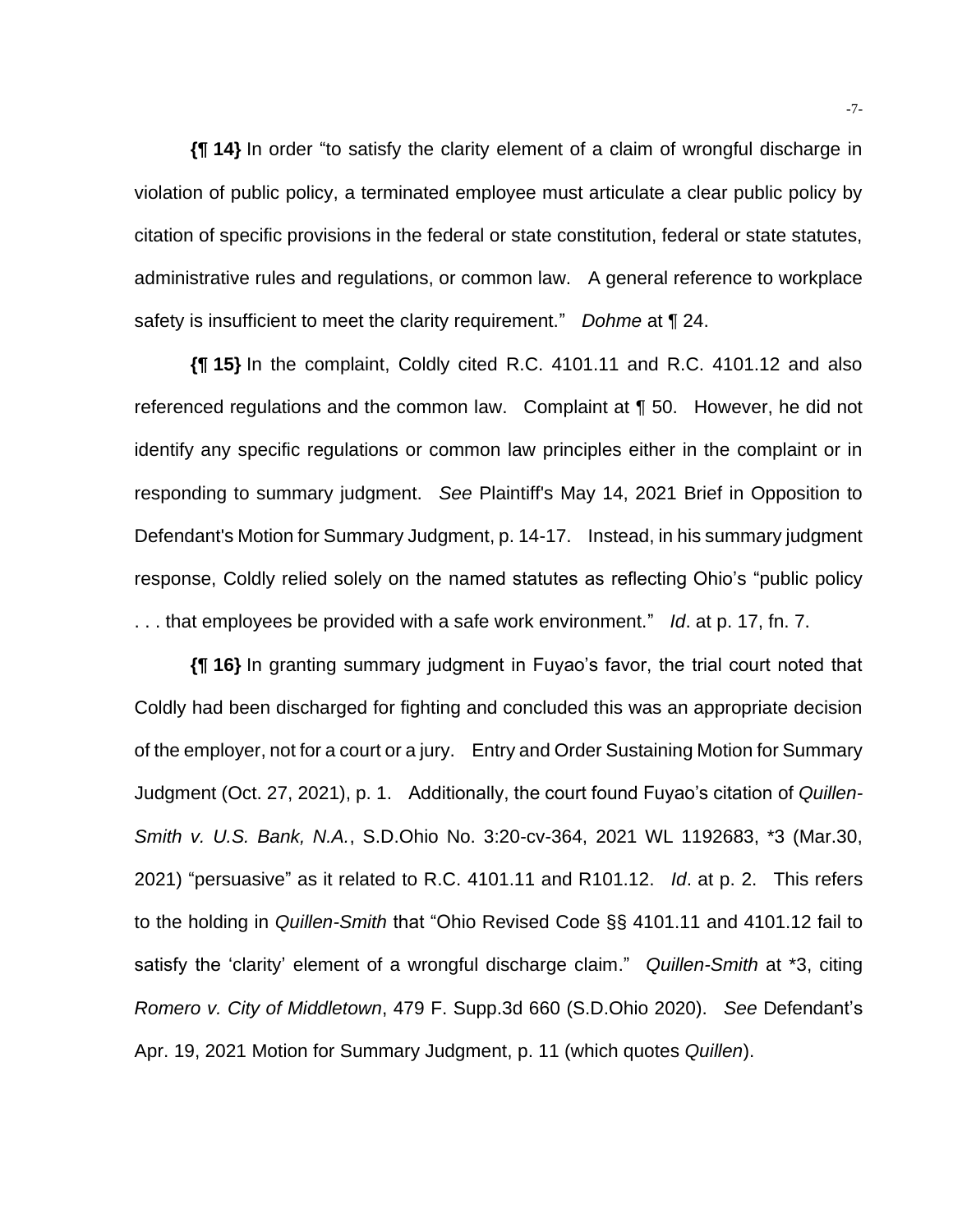**{¶ 17}** According to the record, Coldly began employment at Fuyao in September 2019 as a sander, which involved scraping excess glass off windshields and using a spray bottle to clean stains and spots on windshields. Deposition of Willie Coldly ("Coldly Depo."), p. 27. Coldly worked for two days during training with Devion Owensby as his supervisor; at that time, the two men worked on first shift. After that, Owensby stayed on first shift, and Coldly moved to third shift. *Id*. at p. 32-33. Around November 1, 2019, Coldly moved to a mold operator position, but he remained on third shift. *Id*. at p. 35.

**{¶ 18}** During his employment, Coldly gave a co-worker (Taylor) rides home from work, and she paid him for the rides. Coldly and Taylor had met during employee orientation. *Id*. at p. 134-135. During the training process, Owensby told Coldly that he thought Taylor was "cute"; Owensby also appeared to be stalking Taylor on Facebook. After Owensby saw a disrespectful remark that Taylor had made about a man she had been with, Owensby reported to Coldly that Coldly's "girl" was talking about him. *Id*. at p. 135-136.

**{¶ 19}** When Coldly asked Taylor about this, she got mad because there was no relationship between them. Taylor then yelled at Owensby quite harshly in front of others. According to Coldly, Owensby then became angry with him because he was embarrassed and also began calling Coldly names at work. *Id*. at p. 136-137. This was just verbal, and Coldly did not report it to anyone at work. *Id.* at p. 137-138.

**{¶ 20}** Subsequently, Coldly and his wife ran into Owensby at a gas station, at which time which the two men had words. During this exchange, Coldly's wife called him back to the car because she had seen Owensby get a gun out of the trunk of his car.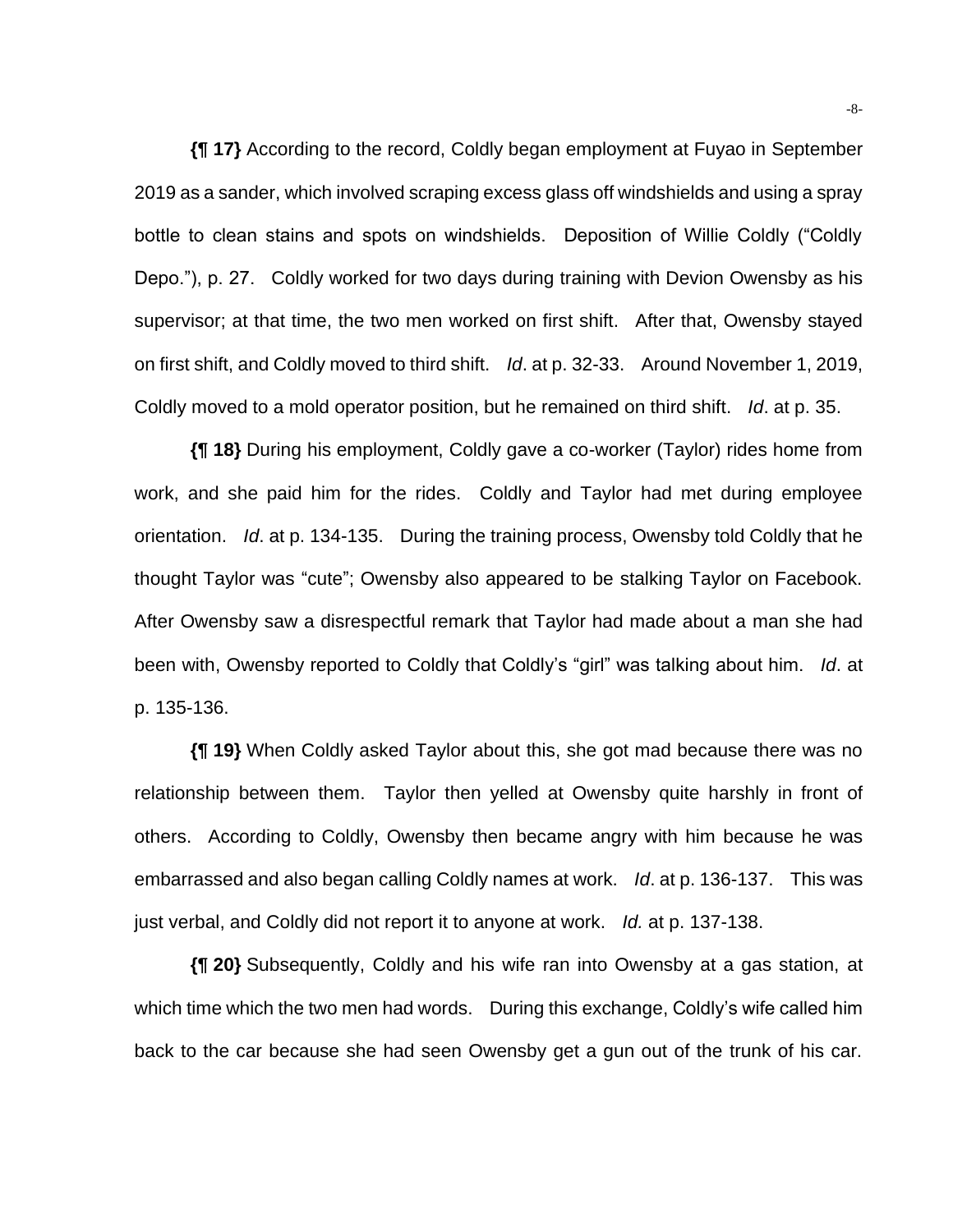After Coldly and his wife left the gas station, Owensby tried to run them off the road. At that point, they were near Coldly's house, so Coldly got out of the vehicle and told his wife to keep going. When Coldly walked to the house, Owensby pulled up on Coldly's wife, showed her the gun, said he would kill them both, and drove off. *Id*. at p. 139-140.

**{¶ 21}** Because of this incident, Coldly obtained an ex parte protective order from Dayton Municipal Court on November 6, 2019. The order prevented Owensby from being within 500 feet of Coldly. According to Coldly, Owensby violated the order every day at work thereafter until November 11, 2019, when a fight occurred at Fuyao. Coldly Depo. at p. 31-32, and 34; Ex. A attached to Plaintiff's Brief in Opposition to Defendant's Motion for Summary Judgment. However, Owensby was not served with the protective order until November 12, 2019, which was after the fight occurred. *Id*. at Ex. A, p. 2. Therefore, Owensby had not been in violation of the order.

**{¶ 22}** After obtaining the protective order, Coldly spoke to his boss, Sean McKay, on November 6, 2019, and showed him the order. *Id*. at p. 37-38. McKay told Coldly he should probably show the order to human resources ("HR"), and Coldly did so around 7:05 a.m. on November 7, 2019, after his shift had ended. *Id*. at p. 39. At that point, Coldly told Reggie Jackson, an HR employee, about what had happened. *Id*. at p. 40 and 141-142.

**{¶ 23}** Coldly told Jackson that "the crime that [Owensby] did was so severe to where [Coldly] didn't know if [he] was going to make it back to work that day or not because on the streets, when you pull a gun on somebody, you either pull it to kill them or they're going to get you because for the simple fact you pulled a gun on them." *Id*. at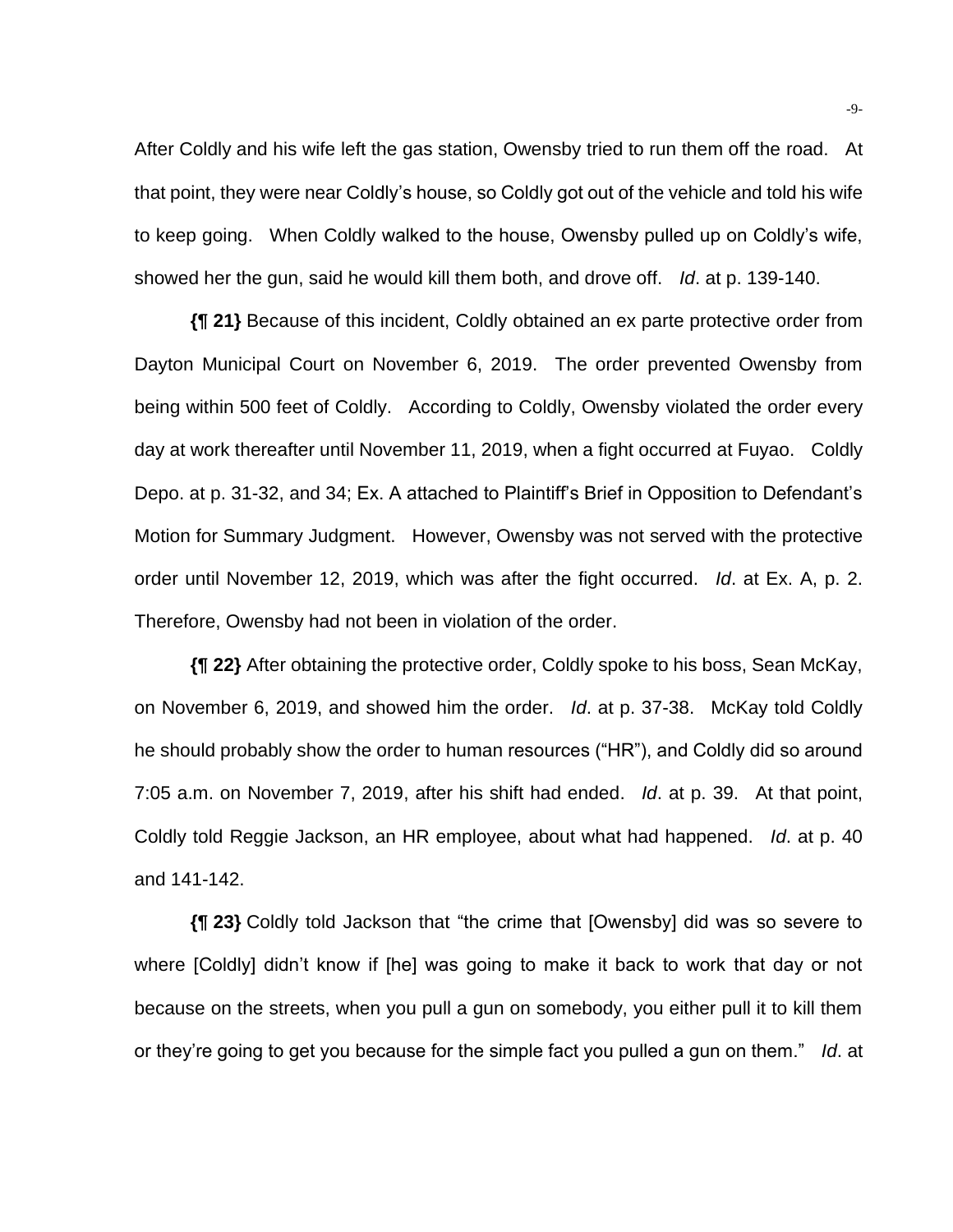p. 40.

**{¶ 24}** Coldly further testified that:

And I was explaining to Reggie that we can't even see each other because once we see each other, that there's a violation. And the situation was so severe that I don't  $-1$  didn't know what my temper was going to do if I seen [sic] [Owensby] or what he was going to do to me because I felt like he was going to hurt me and I didn't know if they had – they didn't have no metal detectors or nothing, you know.

Coldly Depo. at p. 40-41.

**{¶ 25}** In response, Jackson insisted that Coldly and Owensby "be grown men and try to work with each other" and that avoiding crossing paths was not possible. *Id*. at p. 41. Jackson suggested that Owensby walk one way when coming in (for first shift) and that Coldly walk another way while leaving (third shift). Coldly said he had done that already that day and would continue doing it. *Id*. at p. 42. During this conversation, both Coldly and Owensby were in the HR department, but they were in separate rooms. *Id*. at p. 43-44. Jackson said he was going to talk to Owensby and ask him to do the same thing and stay away from Coldly. *Id*. at p. 44-45.

**{¶ 26}** Coldly doubted that Jackson had told Owensby to take a different way into his work area, because he continued to see Owensby. *Id*. at p. 46. When Coldly's shift on the morning of November 8, 2019 was ending, Coldly let his supervisor, McKay, know this approach was not working. McKay then suggested that Coldly go to the restroom five minutes early, before his shift ended. *Id*. at 47-48. Coldly followed that procedure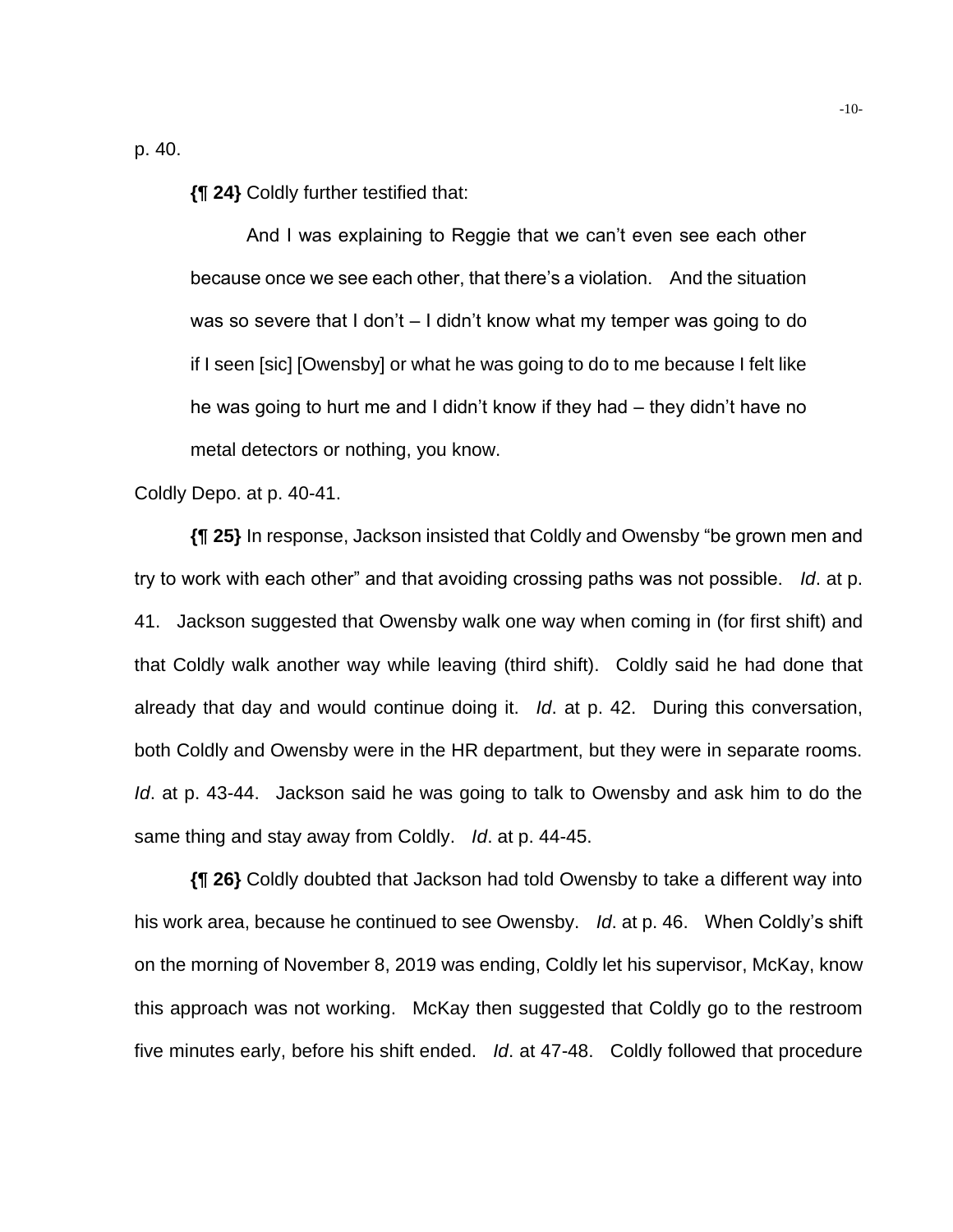every day until November 11, 2019. *Id*. at p. 48.

**{¶ 27}** On the morning of November 11, 2019, Coldly asked McKay to let him go to the restroom five minutes early, and McKay refused. Coldly Depo. at p. 49. Instead, McKay needed Coldly to go to the front of the department and take a sander's position because the people in the front were having a safety training meeting. This was about ten minutes before Coldly's shift ended, as the first shift was coming in. *Id*. at p. 50-51. Because Coldly was in the front sanding, Owensby would be coming in where Coldly was located. *Id*. at p. 52.

**{¶ 28}** As Coldly was sanding, he saw Owensby. *Id*. There are factual disputes about what happened next. According to Coldly, Owensby was making comments about the fact that Coldly was "the police," was scared, and was afraid to fight him, but he (Coldly) blew it off. *Id*. at p. 52-53. At that point, Owensby was talking to a lady, Laquetta, who was between the two men. Owensby kept walking toward Coldly, and Coldly got into a "defensive mode" and put his hands up. *Id*. at p. 53-54. Owensby called Coldly a "5.0," which means "police." Owensby called Coldly more names and stated that he was "scared to fight." *Id*. at p. 54. After Owensby called him names, Coldly called Owensby a "b\*\*ch" and a "motherf\*\*\*er." *Id*. at p. 86.

**{¶ 29}** At that point, Owensby went around Laquetta and approached Coldly, but he did not have his fists up. In his deposition, Coldly agreed that "everyone thought" he (Coldly) was "the aggressor" and was "inciting a fight." Coldly Depo. at p. 56.

**{¶ 30}** According to Coldly, Owensby also told him that he was going to get Coldly outside, "like away from the job. Like wait until I catch you." *Id*. at p. 84. In response,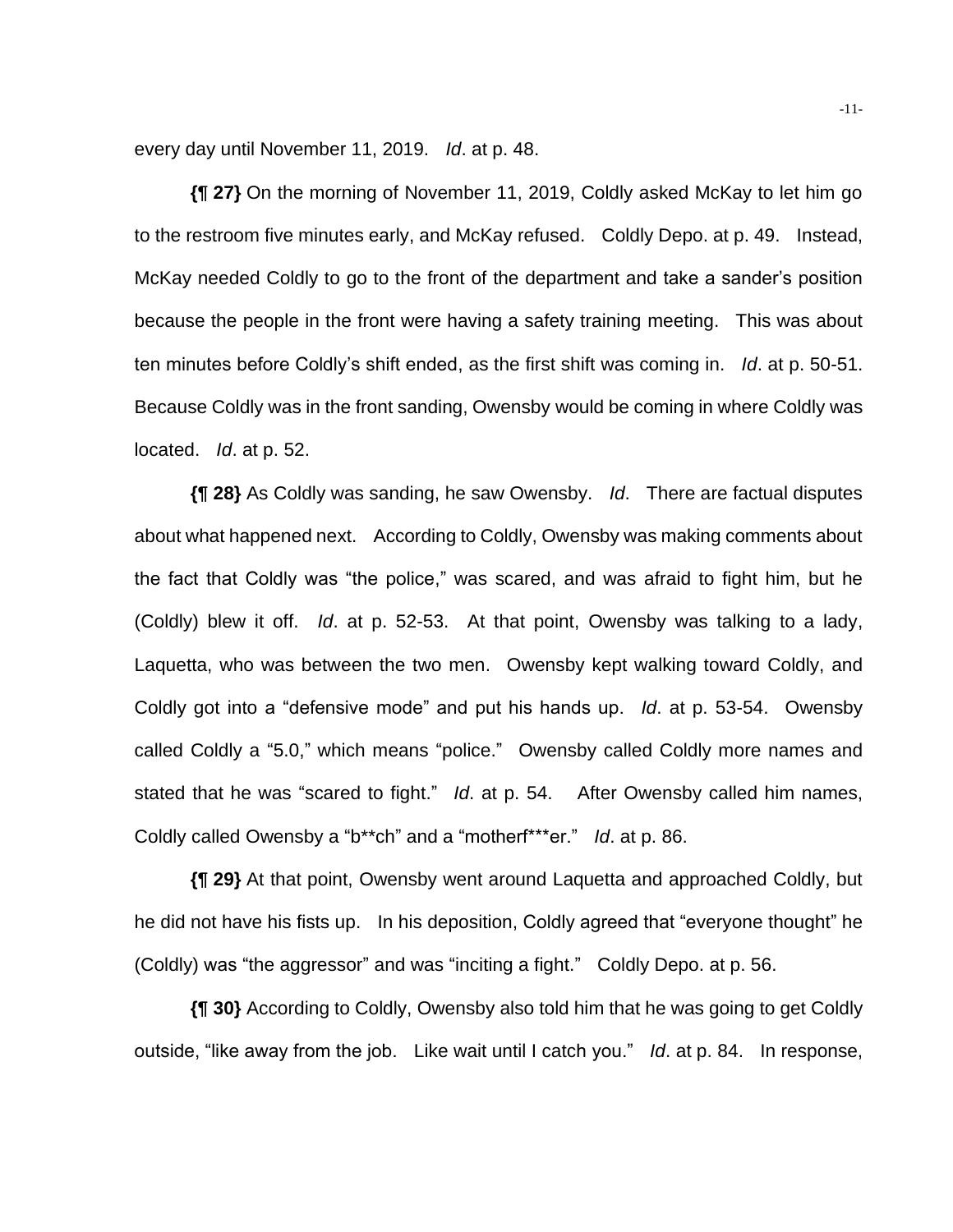Coldly told Owensby, "it's whatever and we can go to the bathroom," meaning they could go fight in the bathroom, "and squash the whole situation." *Id*. at p. 85. At that point, a head inspector, Mrs. Ingraham, grabbed Coldly and moved him to a corner. She stated that Fuyao would fire Coldly or both of them for that kind of thing; in response, Coldly said he had not done anything. *Id*. at p. 58-59. According to Coldly, Owensby had been close to him and he thought Owensby might spit on him or cut him with a razor. However, he did not know if Owensby actually had a razor out. Coldly did not see a razor but was worried that Owensby might have one. Owensby did not lay his hands on Coldly. *Id*. at p. 61-62 and 83-84.

**{¶ 31}** By this time, security had been called and had responded. Coldly told the security officer that he had a protection order against Owensby and that HR had not wanted a copy of the order. He also told the officer what had happened. *Id*. at p. 64. In response, the officer said, "[O]h, we dropped the ball," and took Coldly to the main office to write a statement. *Id*. at p. 64-65. A person (Bob Andy, who may have been in the hiring division) had Coldly write a statement, and Coldly gave him a copy of the protection order. *Id*. at p. 66-67. After that, Coldly was escorted to the front gate because his shift was over. *Id*. at p. 67.

**{¶ 32}** The same day, Reggie Jackson from HR called Coldly and told him he was suspended until further notice while Jackson investigated. Coldly Depo. at p. 68. On November 18, 2019, Coldly called Jackson to ask about the status of his job and left a message. *Id.* at p. 69. On November 19, 2019, Jackson called and told Coldly he was fired. *Id.* at p. 71. When Coldly asked why, Jackson initially refused to tell him and then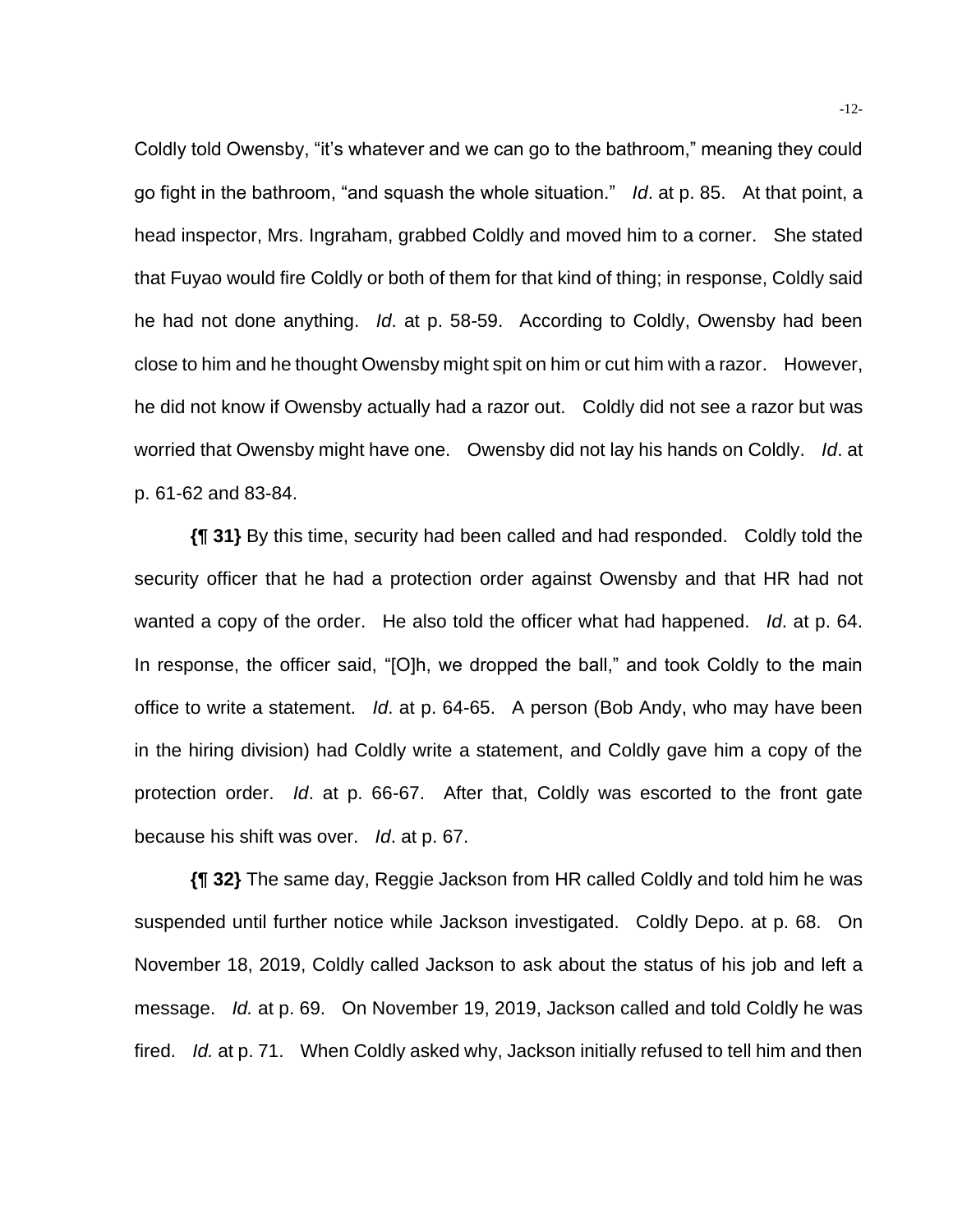said it was because he had decided, during the investigation, that Coldly had been the aggressor. *Id*. at p. 71-72.

**{¶ 33}** During the investigation, Jackson had obtained statements from several witnesses, including Owensby, Laquetta Bass, and Myah Green. Ex. 1 attached to Fuyao Summary Judgment Motion, ¶ 4. According to Jackson, most witnesses indicated that Coldly was the aggressor. *Id*. Jackson concluded that both parties had used profanity and had acted inappropriately, but that Coldly had been the aggressor. *Id*. at ¶ 5. Jackson further concluded that "[e]ven if [Coldly] had not been the aggressor, Coldly specifically admitted that he had challenged Owensby to follow him to the FGA restroom to physically fight, rather than deescalate the situation." *Id*.

**{¶ 34}** As a result of the fight, Fuyao suspended Owensby without pay for three days and dismissed Coldly on November 19, 2019. *Id*. at ¶ 6-7. At some later point, Fuyao discharged Owensby for unrelated conduct. *Id*. at ¶ 6. Coldly obtained another job on December 3, 2019, at Chewy Pets, operating a picking device. After about a month, Coldly took a job with a prior employer for more money. Coldly Depo. at p. 75- 77.

**{¶ 35}** In view of these facts, construed most strongly in Coldly's favor, the issue is whether genuine issues of material fact precluded summary judgment on Coldly's claim for wrongful discharge. As indicated, the "first task" in this regard is "to identify whether a clear public policy exists in Ohio" that Fuyao's conduct violated. *Collins*, 73 Ohio St.3d at 70, 652 N.E.2d 653. The statutes on which Coldly relies are R.C. 4101.11 and R.C. 4101.12, which provide, respectively, as follows: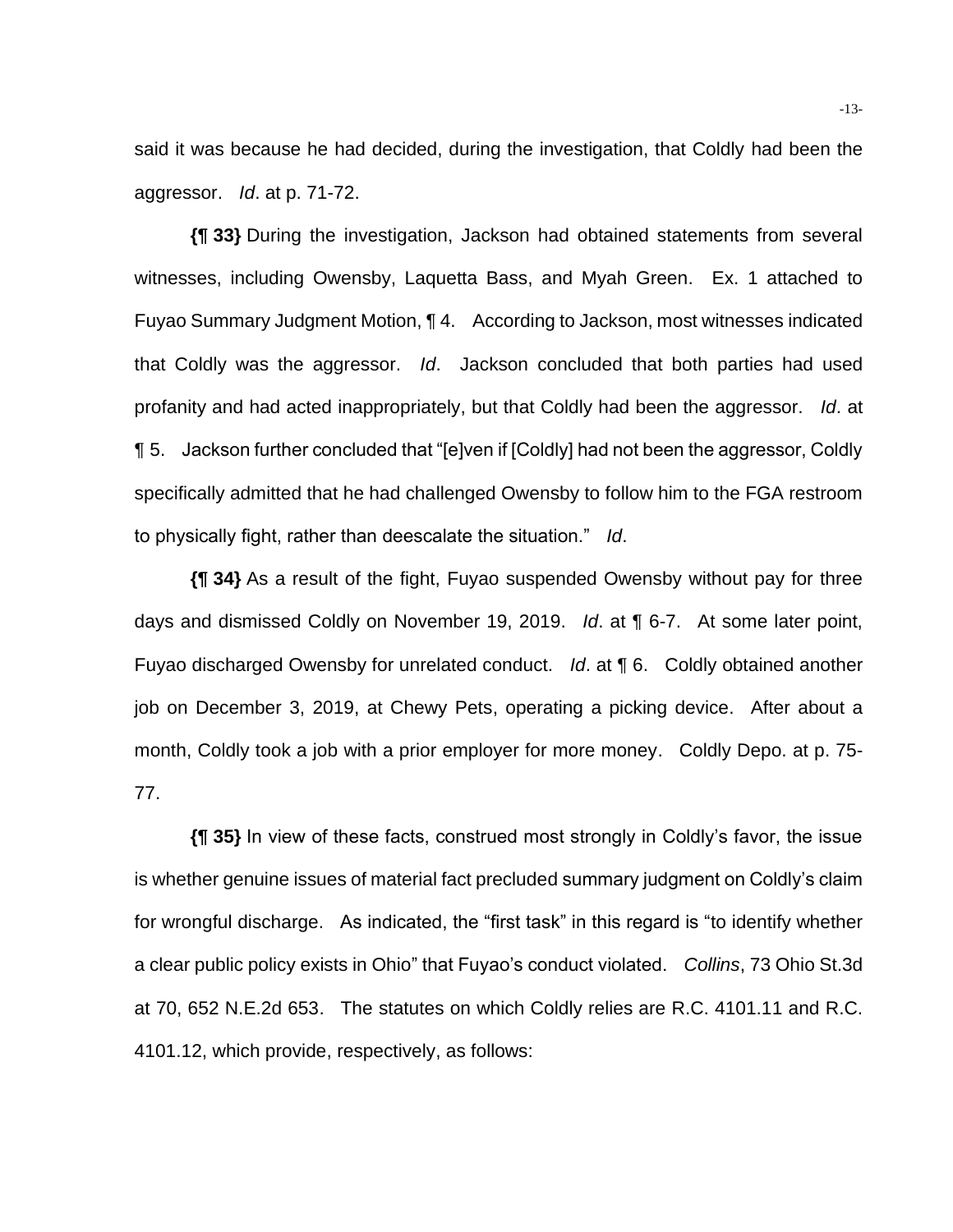Every employer shall furnish employment which is safe for the employees engaged therein, shall furnish a place of employment which shall be safe for the employees therein and for frequenters thereof, shall furnish and use safety devices and safeguards, shall adopt and use methods and processes, follow and obey orders, and prescribe hours of labor reasonably adequate to render such employment and places of employment safe, and shall do every other thing reasonably necessary to protect the life, health, safety, and welfare of such employees and frequenters.

No employer shall require, permit, or suffer any employee to go or be in any employment or place of employment which is not safe, and no such employer shall fail to furnish, provide, and use safety devices and safeguards, or fail to obey and follow orders or to adopt and use methods and processes reasonably adequate to render such employment and place of employment safe. No employer shall fail to do every other thing reasonably necessary to protect the life, health, safety, and welfare of such employees or frequenters. No such employer or other person shall construct, occupy, or maintain any place of employment that is not safe.

**{¶ 36}** The Supreme Court of Ohio has said that "Ohio public policy favoring workplace safety is an independent basis upon which a cause of action for wrongful discharge in violation of public policy may be prosecuted." *Pytlinski v. Brocar Prods., Inc.*, 94 Ohio St.3d 77, 760 N.E.2d 385 (2002), paragraph one of the syllabus.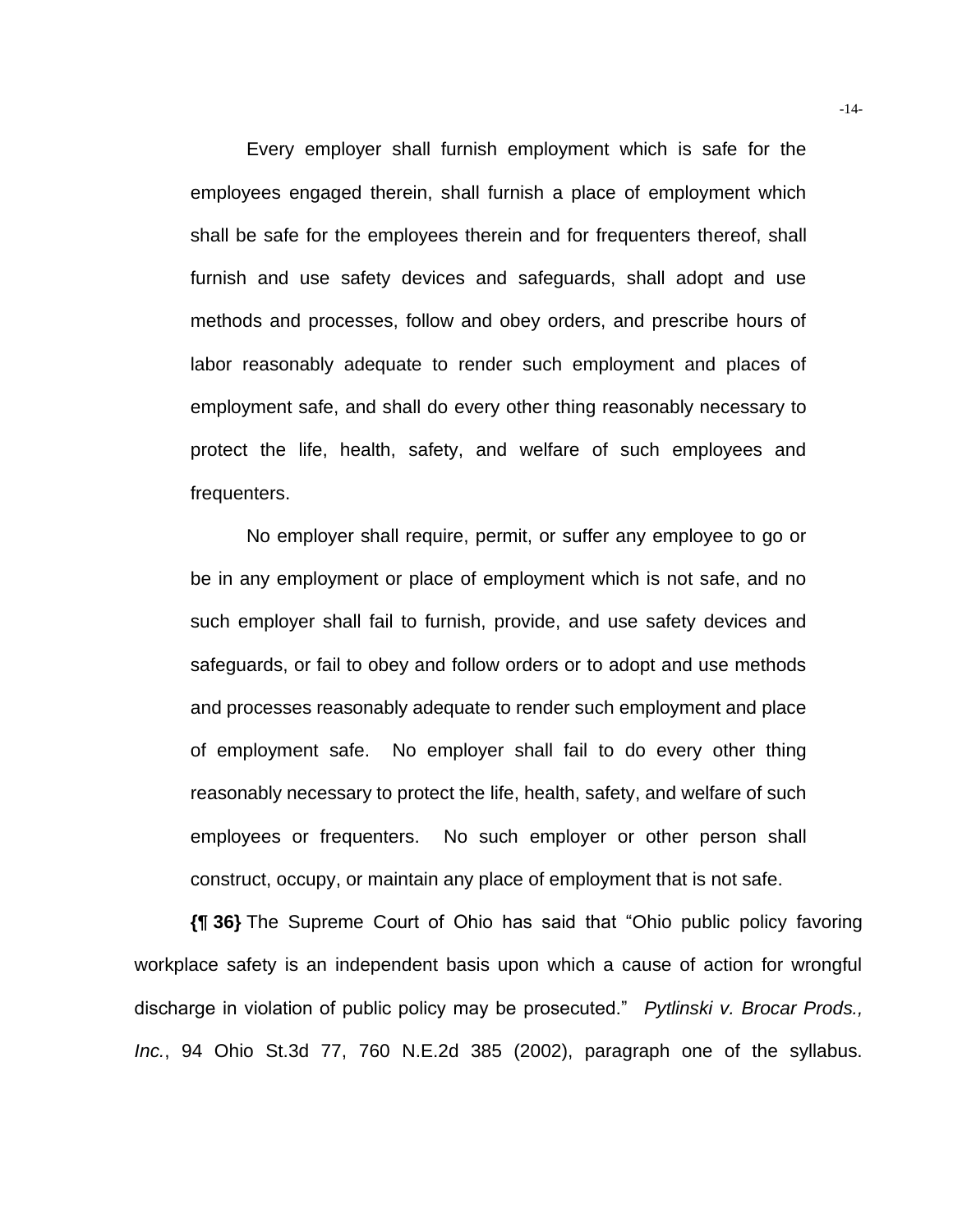Furthermore, R.C. 4101.11 and R.C. 4101.12 are among the statutes mentioned in *Pytlinski*. *Id*. at 70, fn. 2.

**{¶ 37}** In a later decision, however, the court stressed that "mere citation of the syllabus in *Pytlinski* is insufficient to meet the burden of articulating a clear public policy of workplace safety." *Dohme*, 130 Ohio St.3d 168, 2011-Ohio-4609, 956 N.E.2d 825, at ¶ 21. Likewise, one court has said that simply citing the statutes in the footnote in *Pytlinski* is insufficient, if a party fails "to establish that any of these statutes were applicable to his claim or had any bearing on the facts at issue in the case." *Whitaker v. First Energy Nuclear Operating Co.*, 6th Dist. Ottawa No. OT-12-021, 2013-Ohio-3856, ¶ 21.

**{¶ 38}** The Tenth District Court of Appeals has disagreed with *Whitaker's* conclusion that R.C. 4101.11 and R.C. 4101.12 are "too 'general and broad' to support" a claim for wrongful termination in violation of public policy. *Blackburn v. Am. Dental Ctrs*., 2014-Ohio-5329, 22 N.E.3d 1149, ¶ 29 (10th Dist.), quoting *Whitaker* at ¶ 25. In this context, the Sixth District had said in *Whitaker* that "[t]hese statutes require employers to provide a safe workplace for their employees and are most frequently cited in premises liability and employer intentional tort cases. The statutes are very general and broad. Again, *Dohme* requires citation to specific, clear law." *Whitaker* at ¶ 25.

**{¶ 39}** In *Blackburn*, the plaintiffs claimed that they had reported issues arising from a dentist's conduct in their office, "generally alleging that he physically accosted or harassed appellants, threatened them, and had other violent confrontations in the workplace, including an instance in which another dentist in the same office brought a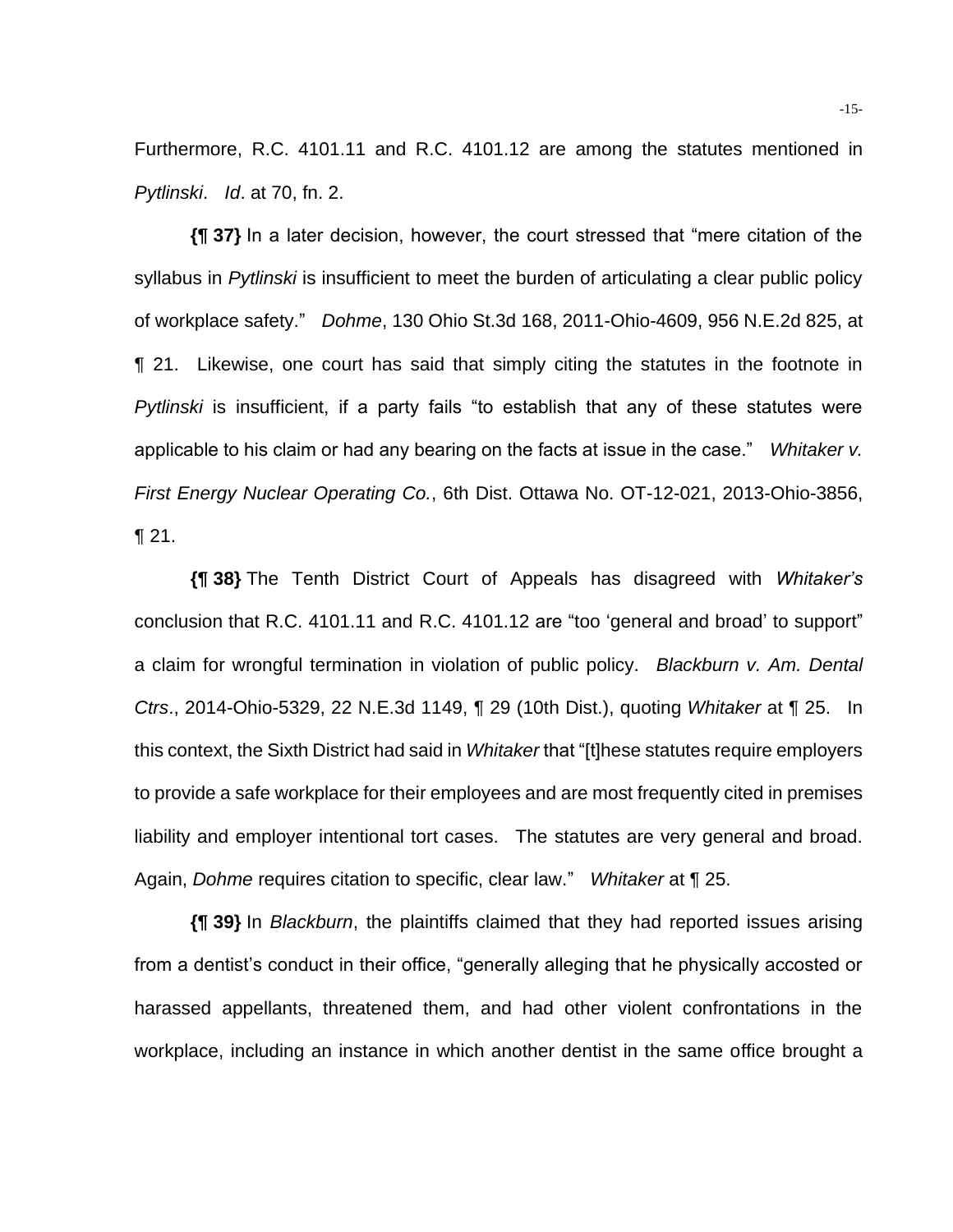machete to work to confront Dr. Allen. Both appellants asserted that, when they brought these problems to the attention of their superiors, they were told to ignore the situation or face termination." *Blackburn* at ¶ 20. The Tenth District Court of Appeals concluded that R.C. 4101.11 and R.C. 4101.12 together establish "that there exists a clear public policy that is manifested in a state or federal constitution, statute, or administrative regulation in Ohio favoring workplace safety for employees and frequenters." *Id*. at ¶ 27. The court therefore found that the clarity element was met and specifically disagreed with *Whitaker's* finding that the statutes were too " 'general and broad' to support such a claim." *Id*. at ¶ 28-29. *See also McMahan v. Coca-Cola Ents., Inc*., 1st Dist. Hamilton No. C-030613, 2004 WL 2713999, \*3 (Sept. 8, 2004) (concluding, without any discussion, that the "clarity element was satisfied" because "Ohio undoubtedly has a public policy embodied as R.C. 4101.11 and 4101.12 that requires employers to provide a safe workplace").

**{¶ 40}** At present, the conflict in Ohio cases has not been reconciled, nor has a conflict apparently been certified to the Supreme Court of Ohio. In a more recent decision, the Sixth District continued to adhere to the position it took in *Whitaker*. *See Creveling v. Lakepark Industries, Inc.,* 2021-Ohio-764, 169 N.E.3d 21, ¶ 53 (6th Dist.). Recently, in *Jones v. Nat. Essentials*, 11th Dist. Portage No. 2021-P-0066, 2022-Ohio-1010, the court noted a split in authorities "on whether these statutory provisions [R.C. 4101.11 and 4101.12] satisfy the clarity element of a public policy claim based on workplace safety." *Id*. at ¶ 67. The docket of the Supreme Court of Ohio does not reveal that any appeal has been taken from the *Jones* decision.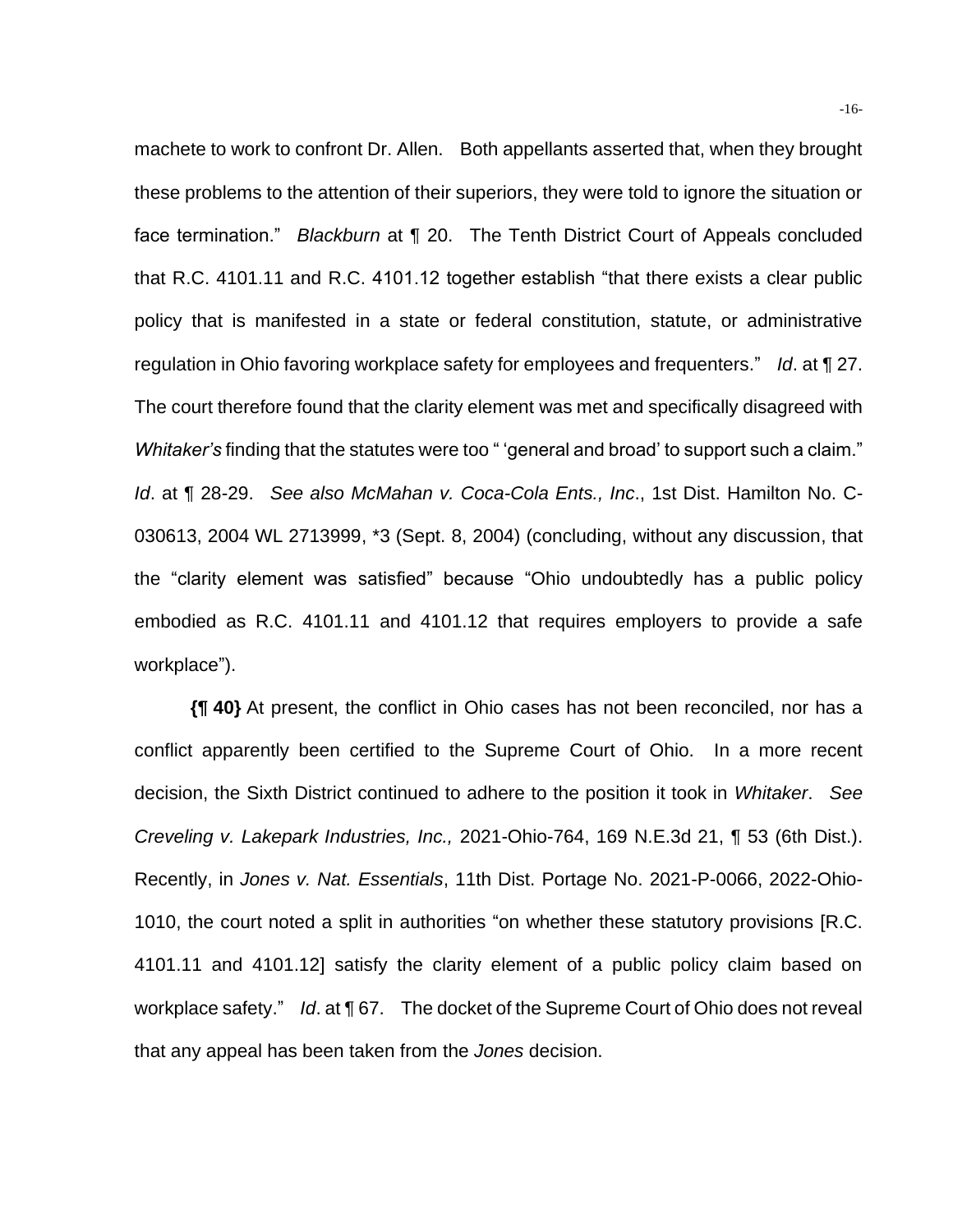**{¶ 41}** A judge from our court has also recently remarked that "judicial interpretation of the *Greely* clarity element is not entirely clear at all." *Trimbach v. Bath Twp.*, 2021-Ohio-2058, 175 N.E.3d 605, ¶ 21 (2d Dist.) (Tucker, J., concurring, and setting forth a suggested analysis).

**{¶ 42}** Lower federal courts in the Sixth Circuit are also split concerning whether the policies in R.C. 4101.11 and R.C. 4101.12 are specific enough to support claims for wrongful discharge in violation of public policy. *Compare Romero,* 479 F.Supp.3d 660, 675 (no); *Quillen-Smith,* S.D.Ohio No. 3:20-cv-364, 2021 WL 1192683, at \*3 (no); *Jenkins v. Cent. Transport, Inc.*, N.D.Ohio No. 09-cv-525, 2010 WL 420027, \*3 (Jan. 29, 2010) (yes); and *Tarver v. Delta Tranz, LLC*, N.D.Ohio No. 1:17-cv-01963, 2018 WL 1638644, \*2 (Apr. 15, 2018) (yes). In reviewing the case law and origins of the statutes involved here, they are quite broad and appear to have been directed to the concept of premises liability.

**{¶ 43}** Specifically, "R.C. 4101.13 and its companion provisions, R.C. 4101.111 and 4101.12, \* \* \* are commonly referred to as the 'frequenter' statutes. Originally enacted to benefit employees, these statutes are 'no more than a codification of the common-law duty owed by the owner or occupier of premises to business invitees to keep his premises in a reasonably safe condition and to give warnings of latent or concealed perils of which he has, or should have, knowledge.' " *Kucharski v. Natl. Eng. & Contracting Co*., 69 Ohio St.3d 430, 432-433, 633 N.E.2d 515 (1994), quoting *Westwood v. Thrifty Boy Super Markets, Inc*., 29 Ohio St.2d 84, 86, 278 N.E.2d 673 (1972). The court went on to note in *Kucharski* that "[t]he subsequent passage of the Ohio Workers'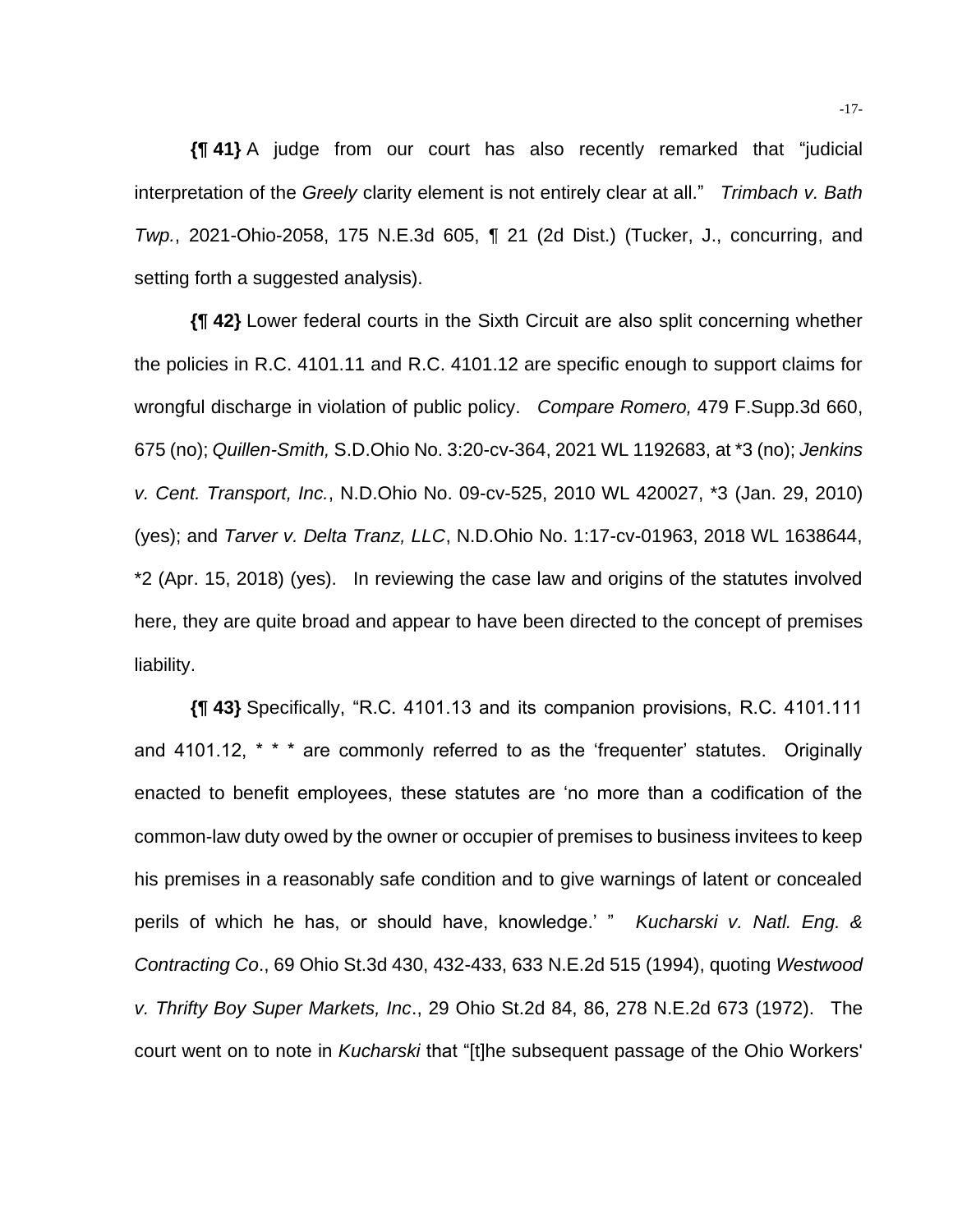Compensation Act, which protected covered employers from damage suits brought by employees injured on the job, rendered these statutes largely obsolete. They continue to be used, however, by injured employees of subcontractors who seek damages, in addition to workers' compensation benefits, from the property owners, or contractors in privity with their employers, who fail to keep the property safe from hazards for 'frequenters.' " *Id*. at 433, citing *Ford Motor Co. v. Tomlinson*, 229 F.2d 873, 879 (6th Cir.1956).

**{¶ 44}** The fact that the statues were rendered "largely obsolete" does not mean they cannot be used. Nonetheless, the Supreme Court of Ohio was not very specific in either *Pytlinski,* 94 Ohio St.3d 77, 760 N.E.2d 385, or *Dohme*, 130 Ohio St.3d 168, 2011- Ohio-4609, 956 N.E.2d 825, about how the clarity element should be applied.

**{¶ 45}** However, we need not decide the conflict, nor do we need to resolve what the Supreme Court meant. Assuming without deciding that the "clarity" element was satisfied, Coldly failed to meet what is needed for the "jeopardy" element. That is fatal to his claim.

#### B. Jeopardy Element

**{¶ 46}** As noted, the jeopardy element considers whether " 'dismissing employees under circumstances like those involved in the plaintiff's dismissal would jeopardize the public policy.' " *Miracle*, 157 Ohio St.3d 413, 2019-Ohio-3308, 137 N.E.3d 1110, at ¶ 12, citing *Collins*, 73 Ohio St.3d at 69-70, 652 N.E.2d 653. Concerning "jeopardy," the Sixth Circuit Court of Appeals held some time ago that: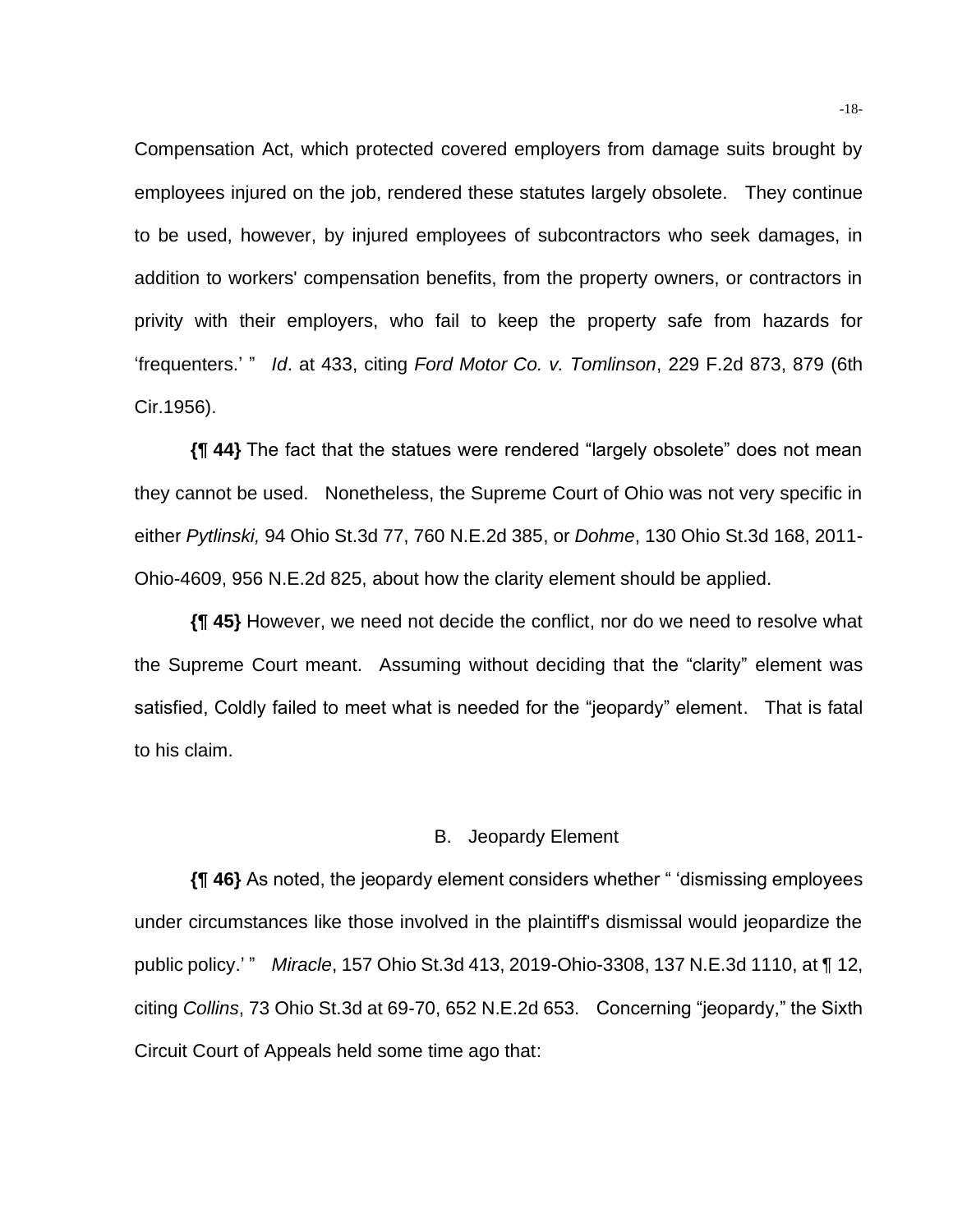*[T]he employee must at least have made clear to his employer that he is invoking a governmental policy as the basis for his complaint, not just his own self-interest. Otherwise, the employer is not effectively put on notice that the employee is acting not only for himself, but also for the public at large.* The "jeopardy" element does not state simply that the policy has been violated, but that the policy itself is at risk if dismissals like the one in question are allowed to continue. The Ohio Supreme Court views employee complaints and whistleblowing as critical to the enforcement of the State's public policy, and the Court therefore intended to make employees de facto "enforcers" of those policies. Toward this end, the Court granted them special protection from Ohio's generally applicable atwill employment status when the employees act in this public capacity. In exchange for granting employees this protection, employers must receive notice that they are no longer dealing solely with an at-will employee, but with someone who is vindicating a governmental policy. Employers receive clear notice of this fact when actual government regulators arrive to audit or inspect. They should receive some similar notice when an employee functions in a comparable role. Even though an employee need not cite any specific statute or law, his statements must indicate to a reasonable employer that he is invoking governmental policy in support of, or as the basis for, his complaints.

(Emphasis added.) *Jermer v. Siemens Energy & Automation, Inc*., 395 F.3d 655, 659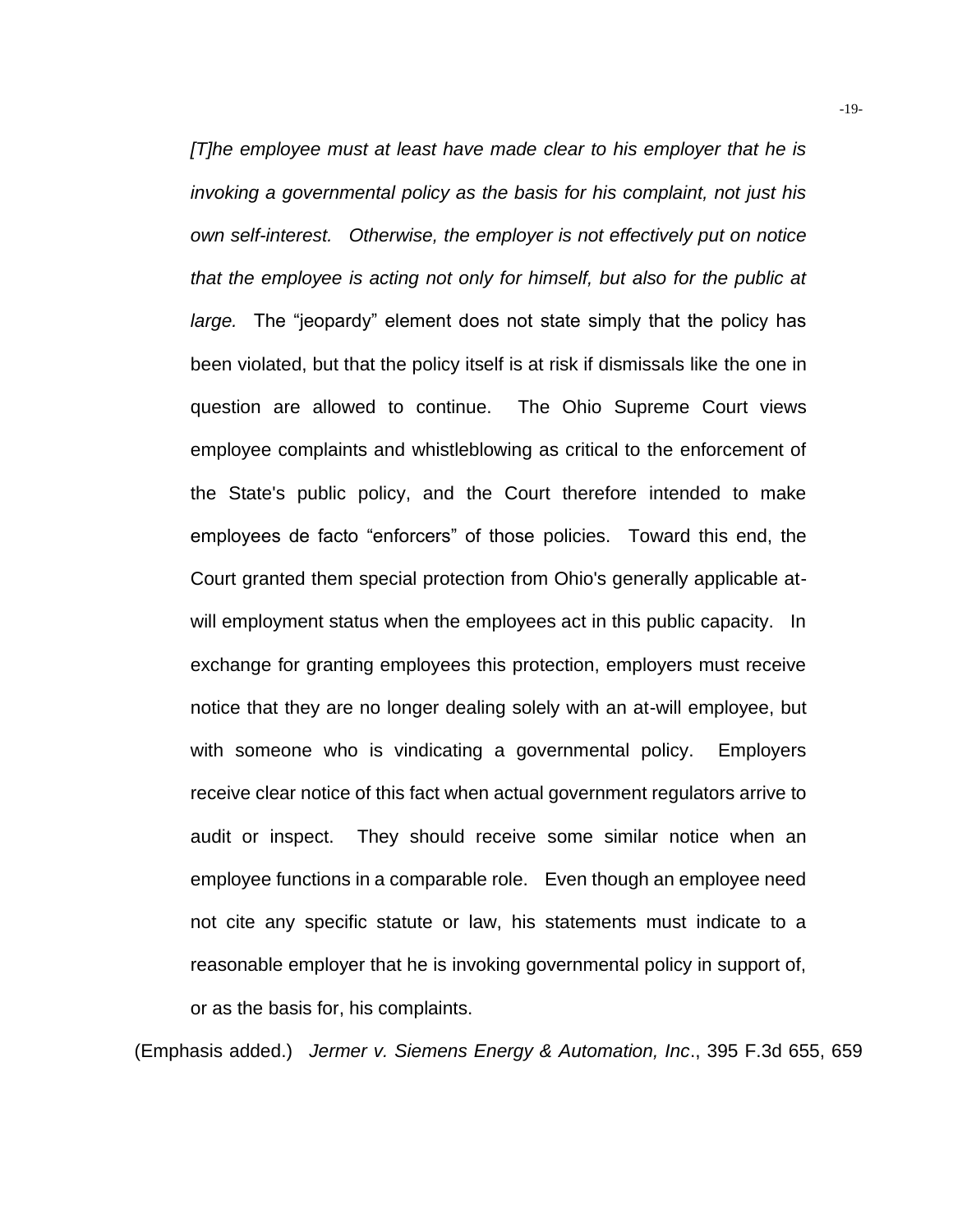(6th Cir.2005). *Accord Allman v. Walmart, Inc*., 967 F.3d 566, 574 (6th Cir.2020).

**{¶ 47}** While the Supreme Court of Ohio has not specifically commented on this point, several Ohio appellate districts agree with *Jermer*. *See Jones*, 11th Dist. Portage No. 2021-P-0066, 2022-Ohio-1010, at ¶ 68 (" 'a plaintiff who cites workplace safety as the public policy satisfying the clarity element ... must have at least lodged complaints about workplace safety in order to satisfy the jeopardy element of the claim.' "); *Beckloff v. Amcor Rigid Plastics USA, LLC*, 2017-Ohio-4467, 93 N.E.3d 329, ¶ 42 (6th Dist.); *Zwiebel v. Plastipak Packaging, Inc.*, 3d Dist. Shelby No. 17-12-20, 2013-Ohio-3785, ¶ 32; and *Gaskins v. Mentor Network-REM*, 8th Dist. Cuyahoga No. 94092, 2010-Ohio-4676, ¶ 17 ("employee's statements 'must indicate to a reasonable employer that he is invoking governmental policy in support of, or as the basis for, his complaints' ").

**{¶ 48}** The only Ohio decision criticizing *Jermer* is a decision from our court that was vacated by the Supreme Court of Ohio. *See Dohme v. Eurand Am., Inc*., 170 Ohio App.3d 593, 2007-Ohio-865, 868 N.E.2d 701 (2d Dist.) (*Dohme I*), *vacated for lack of final appealable order*, 121 Ohio St.3d 277, 2009-Ohio-506, 903 N.E.2d 1174. Later, after a final order was entered, we stated that "we believe our decision in *Dohme v. Eurand Am., Inc*., 170 Ohio App.3d 593, 2007-Ohio-865, 868 N.E.2d 701, is correct, and we adopt that decision here in its entirety." *Dohme v. Eurand Am., Inc*., 189 Ohio App.3d 343, 2010- Ohio-3905, 938 N.E.2d 417, ¶ 8 (2d Dist.) (*Dohme II*).

**{¶ 49}** The case was then appealed to the Supreme Court of Ohio, and the court reversed our decision. *See Dohme*, 130 Ohio St.3d 168, 2011-Ohio-4609, 956 N.E.2d 825. The basis for reversal was that the employee had "failed to meet his requisite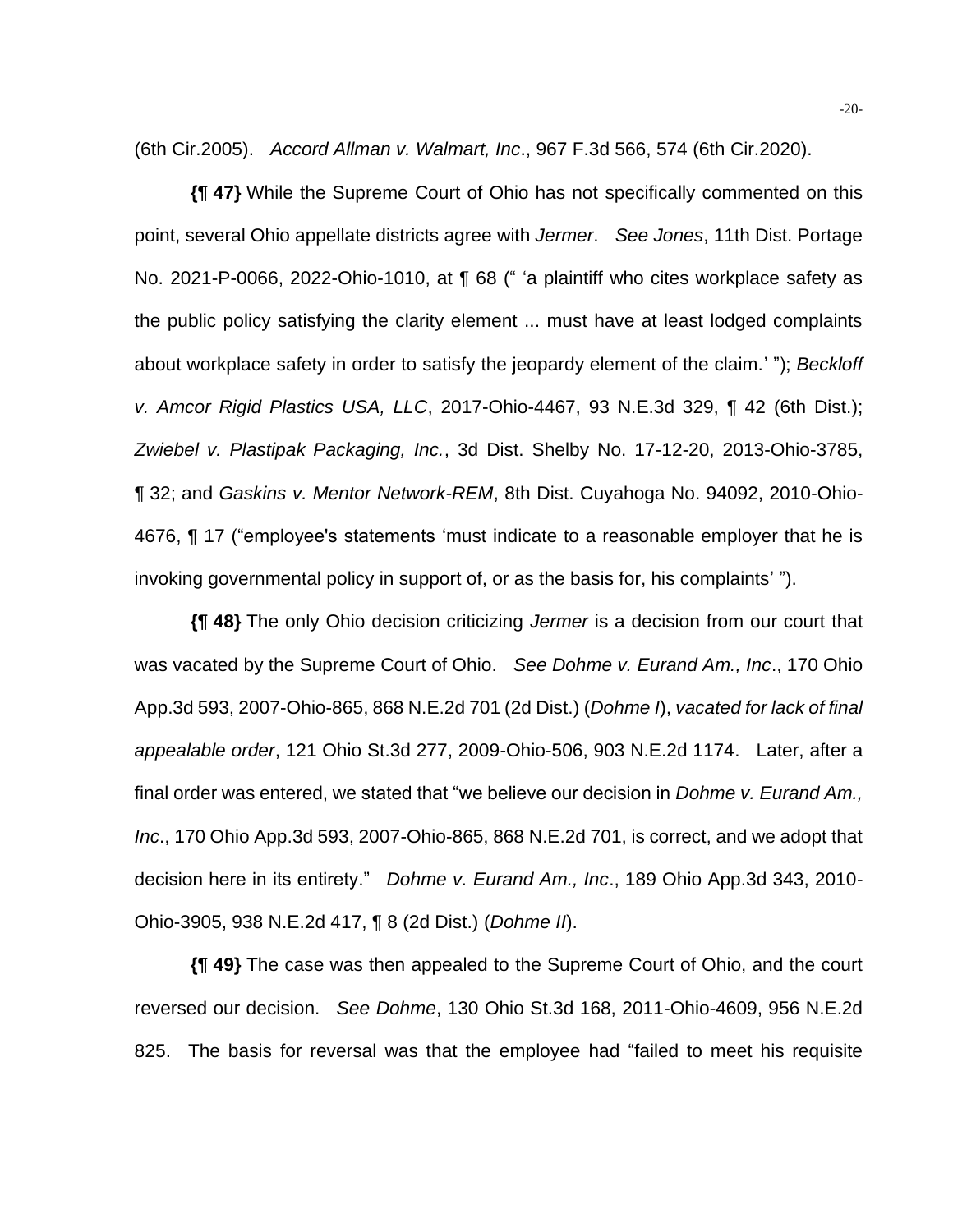burden to articulate, by citation to its source, a specific public policy that [the employer] violated when it discharged him." *Id.* at ¶ 19. In reversing, the court criticized the fact that we had *sua sponte* presumed to identify the source of the public policy when the employee failed to do so. *Id*. at ¶ 23.

**{¶ 50}** Since that time, no courts, including our own, have cited *Dohme II.* Courts in the Sixth Circuit have also generally not considered the content in *Dohme I*. *E.g*., *Trout v. FirstEnergy Generation Corp*., 339 Fed.Appx. 560, 567 (6th Cir.2009) (finding the decision had no precedential value since it was vacated); *Allman v. Walmart Inc*., S.D.Ohio No. 2:18-cv-369, 2019 WL 529572, \*4, fn. 2 (Feb. 11, 2019), *aff'd,* 967 F.3d 566 (6th Cir.2020) (noting the "decision was vacated by the Ohio Supreme Court on other grounds, and the Ohio Supreme Court expressly declined to consider the jeopardy element" in its later decision in *Dohme*, 130 Ohio St.3d 168, 2011-Ohio-4609, 956 N.E.2d 825).

**{¶ 51}** We have cited *Dohme I* twice since it was vacated, and neither case dealt with jeopardy or notice. In one case, we stated that *Dohme I* had been "reversed" (rather than vacated) and rejected an employee's claim because the cited Ohio Building Codes did not establish a "clear public policy." *McGlothen v. City of Fairborn,* 2019-Ohio-141, 127 N.E.3d 527, ¶ 19-20 (2d Dist.).

**{¶ 52}** In the second case, we quoted *Dohme I* only for the proposition that " 'to prevail on his claim, [the employee] must carry his burden to prove the remaining elements of a wrongful-discharge claim.' " *Sutton v. Tomco Machining, Inc*., 186 Ohio App.3d 757, 2010-Ohio-830, 930 N.E.2d 815, ¶ 40 (2d Dist.), quoting *Dohme I*, 170 Ohio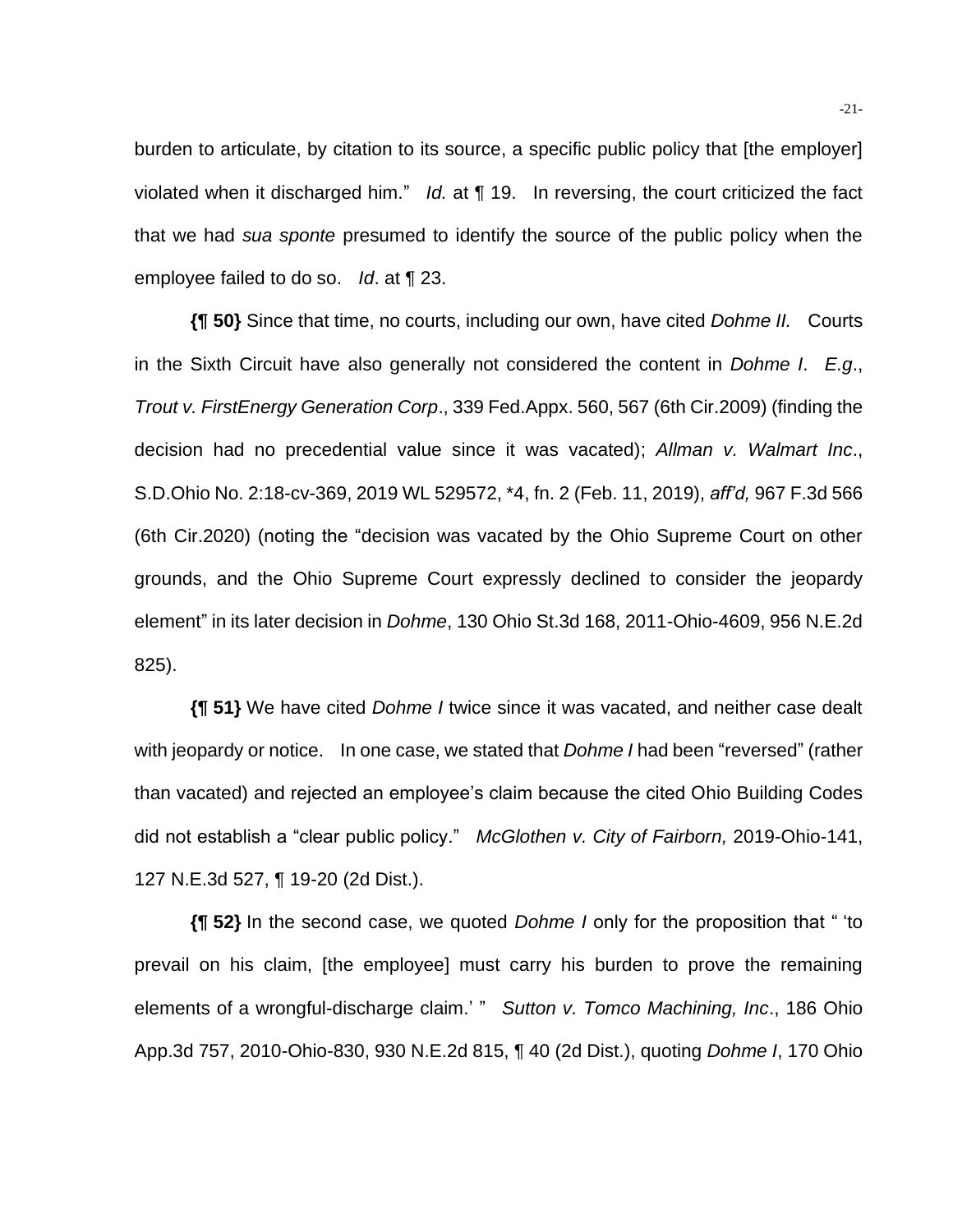App.3d 593, 2007-Ohio-865, 868 N.E.2d 701, at ¶ 38. *Sutton* was issued after the Supreme Court of Ohio vacated *Dohme I,* and before we had filed our decision in *Dohme II*, but we did not mention the fact that the decision had been vacated. In any event, *Sutton* did not address the issue of whether the employee made a complaint or was acting on his own behalf rather than the public at large. In fact, the employee there could not have complained, because he was discharged from employment an hour after he had reported an injury to his employer and before he filed a workers' compensation claim. *Id*. at ¶ 1.

**{¶ 53}** As noted, the Supreme Court of Ohio reversed our judgment in *Dohme II* because the employee failed to meet the burden of citing to a specific source and because our court had improperly made "sua sponte articulation of a public policy favoring workplace fire safety, which was supported by citation of various state and federal statutes and regulations." *Dohme*, 130 Ohio St.3d 168, 2011-Ohio-4609, 956 N.E.2d 825, at  $\P$  22. Because this disposed of the case, the court declined to consider the two additional issues for review, including whether the employee's termination "jeopardized public policy." *Id*. at ¶ 26. Based on that fact, one could argue that we are bound by a prior panel's decision unless we overrule it after convening an en banc proceeding. *E.g., McFadden v. Cleveland State Univ*., 120 Ohio St.3d 54, 2008-Ohio-4914, 896 N.E.2d 672, ¶ 15-16. On the other hand, in contrast to our statement in *Dohme I*, the landscape has changed. As noted, four Ohio appellate districts have subsequently agreed with *Jermer*. These decisions did not exist when we issued *Dohme I*.

**{¶ 54}** However, even if this were otherwise, *Dohme I* (and its adoption in *Dohme*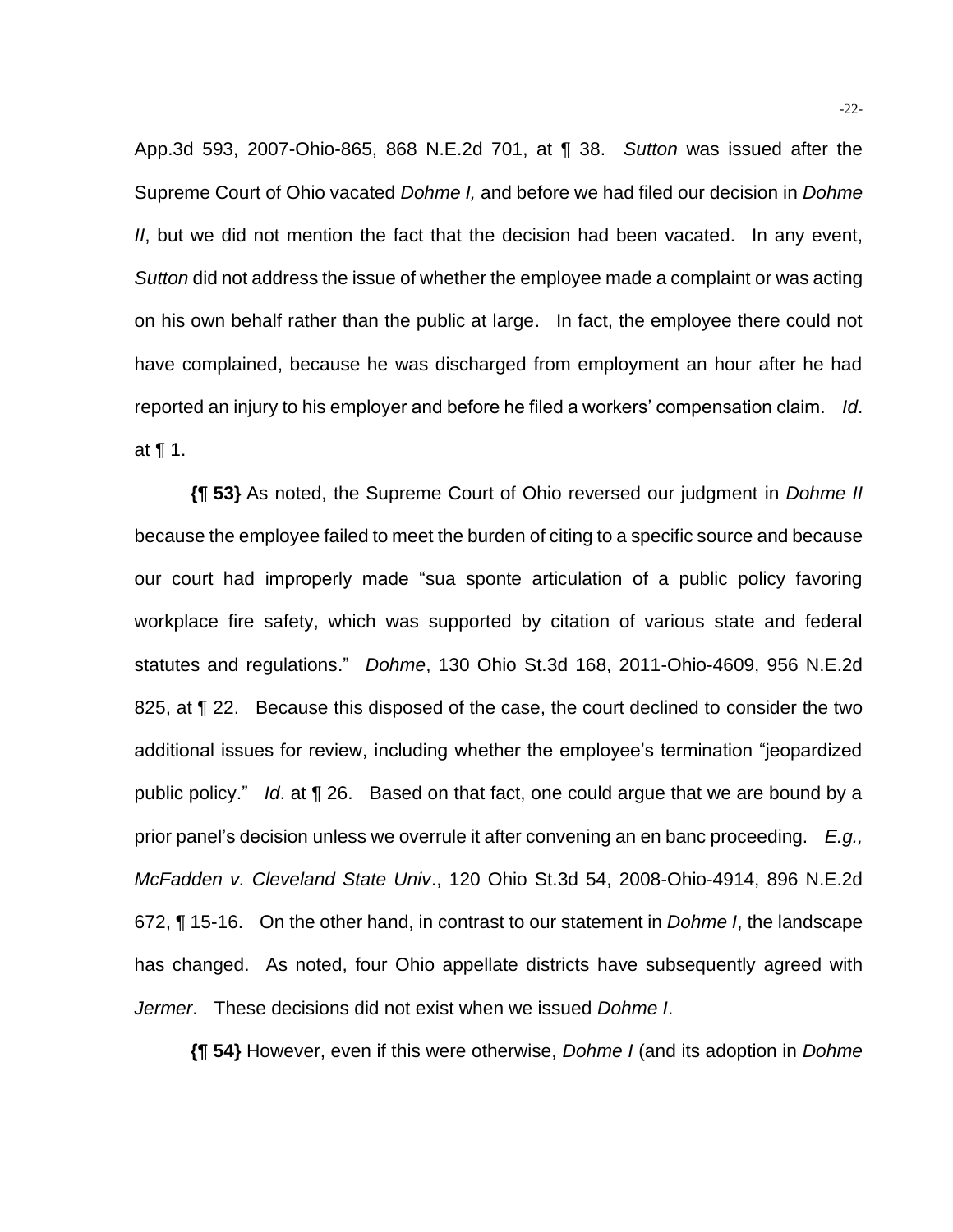*II)* are both non-precedential and distinguishable. *Dohme II* did not discuss any facts or law, so we will refer to the earlier decision in *Dohme I*.

**{¶ 55}** In *Dohme I*, we noted that the plaintiff was injured when a fire-alarm malfunctioned at his place of employment, and he reported fire-safety problems to the local fire department. *Dohme I*, 170 Ohio App.3d 593, 2007-Ohio-865, 868 N.E.2d 701, at ¶ 2. After that occurred, the plaintiff was reassigned to duties that included responsibilities relating to the fire system. *Id*. at ¶ 3. Subsequently, the company informed its employees that "an insurance inspector would be visiting \* \* \* to perform a site survey and risk assessment." *Id.* at **[4.** The plaintiff believed the "inspector was there to rate how safe the facility was." *Id*. However, the employer "instructed its employees not to speak to the inspector, but identified certain employees in the e-mail who had permission to speak to the inspector." *Id*. The plaintiff "was not identified in the e-mail as an individual with permission to speak to the inspector." *Id*.

**{¶ 56}** When the inspector arrived, the plaintiff was asked to greet him because another employee was not available. At that point, the plaintiff gave the inspector a computer printout showing overdue inspections. A recent overdue inspection was not included, and the plaintiff told the inspector he might want to "check" about what happened with that inspection. *Id*. at ¶ 5. The plaintiff testified that he was concerned he would be blamed. Two days after this conversation, the plaintiff was fired. *Id*.

**{¶ 57}** The trial court's resolution of the case on summary judgment was based solely on the "clarity" element and did not discuss the other public policy elements. This dismissal was due to the plaintiff's failure to articulate what public policy had been violated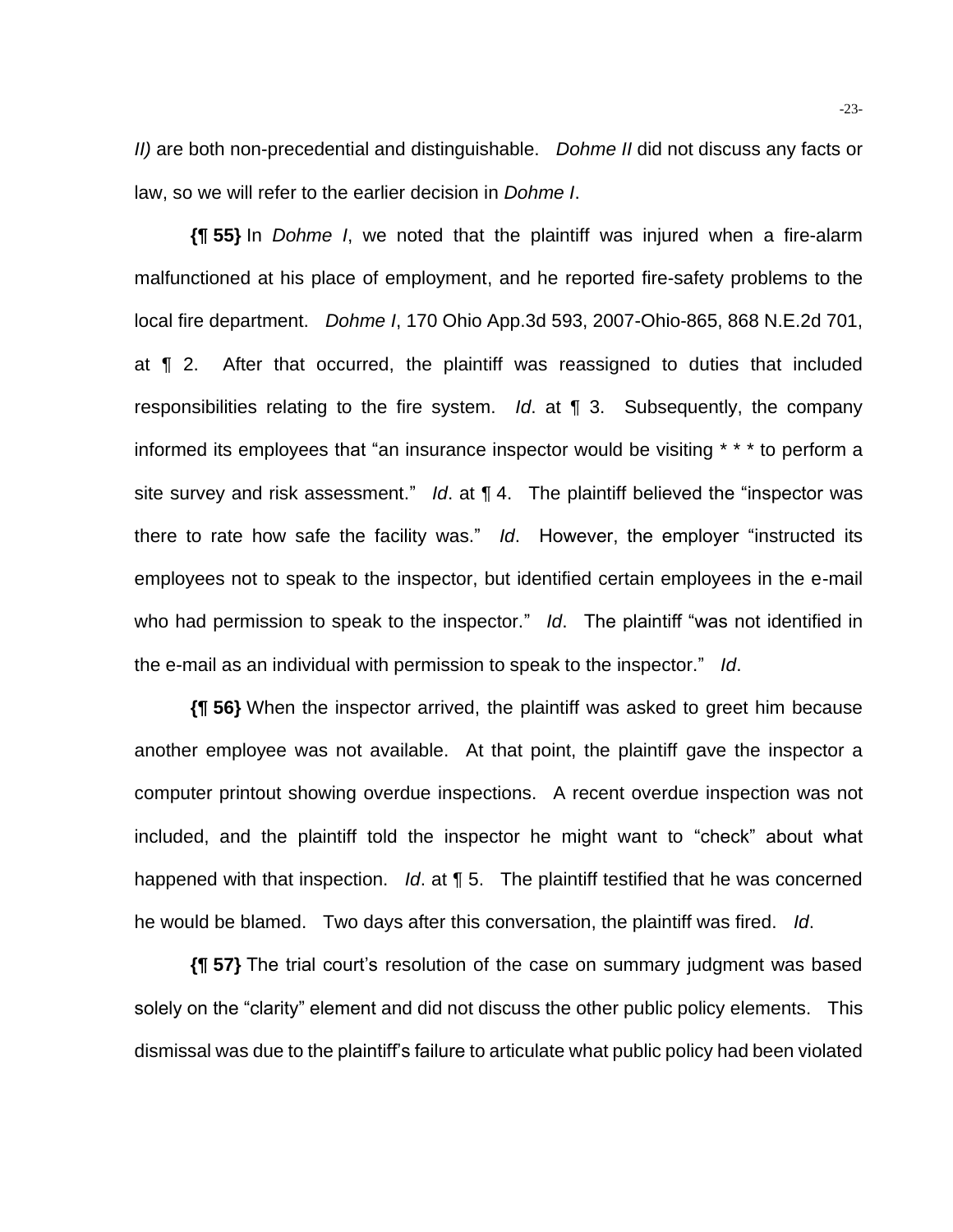when he was discharged. *Id.* at **[11-13.** We reversed the trial court on this ground, finding "a clear public policy favoring workplace fire safety." *Id*. at ¶ 24. In this context, we cited federal and state statutes and Ohio regulations, which, as the Supreme Court later stressed, the plaintiff had not raised. *Dohme*, 130 Ohio St.3d 168, 2011-Ohio-4609, 956 N.E.2d 825, at ¶ 23, referencing *Dohme I*.

**{¶ 58}** At that point, we did not need to address any further issues, as the trial court had not ruled on the remaining public policy elements. However, we went ahead and discussed the employer's contention that the jeopardy element was not satisfied. We noted the employer had supported its argument with four cases, one of which was *Jermer*. *Dohme I*, 170 Ohio App.3d 593, 2007-Ohio-865, 868 N.E.2d 701, at ¶ 29. The discussion of jeopardy, including *Jermer*, can fairly be classified as dicta. Specifically, it was unnecessary, since we had already decided to reverse the trial court on the only point it had considered. "Dicta in one case has no binding effect in other cases." *Hicks v. State Farm Mut. Auto. Ins. Co*., 2017-Ohio-7095, 95 N.E.3d 852, ¶ 52 (2d Dist.), citing *Cosgrove v. Williamsburg of Cincinnati Mgt. Co*., 70 Ohio St.3d 281, 284, 638 N.E.2d 991 (1994). " 'Dicta includes statements made by a court in an opinion that are not necessary for the resolution of the issues. \* \* \* Dicta is not authoritative, and, by definition, cannot be the binding law of the case.' " *Id*., quoting *Gissiner v. Cincinnati*, 1st Dist. Hamilton No. C-070536, 2008-Ohio-3161, ¶ 15. Consequently, we do not consider *Dohme I* (or its adoption in *Dohme II*) precedential.

**{¶ 59}** Furthermore, as to these cases being distinguishable, we first found that *Jermer* was not relevant because the employer in *Jermer* had already decided to fire the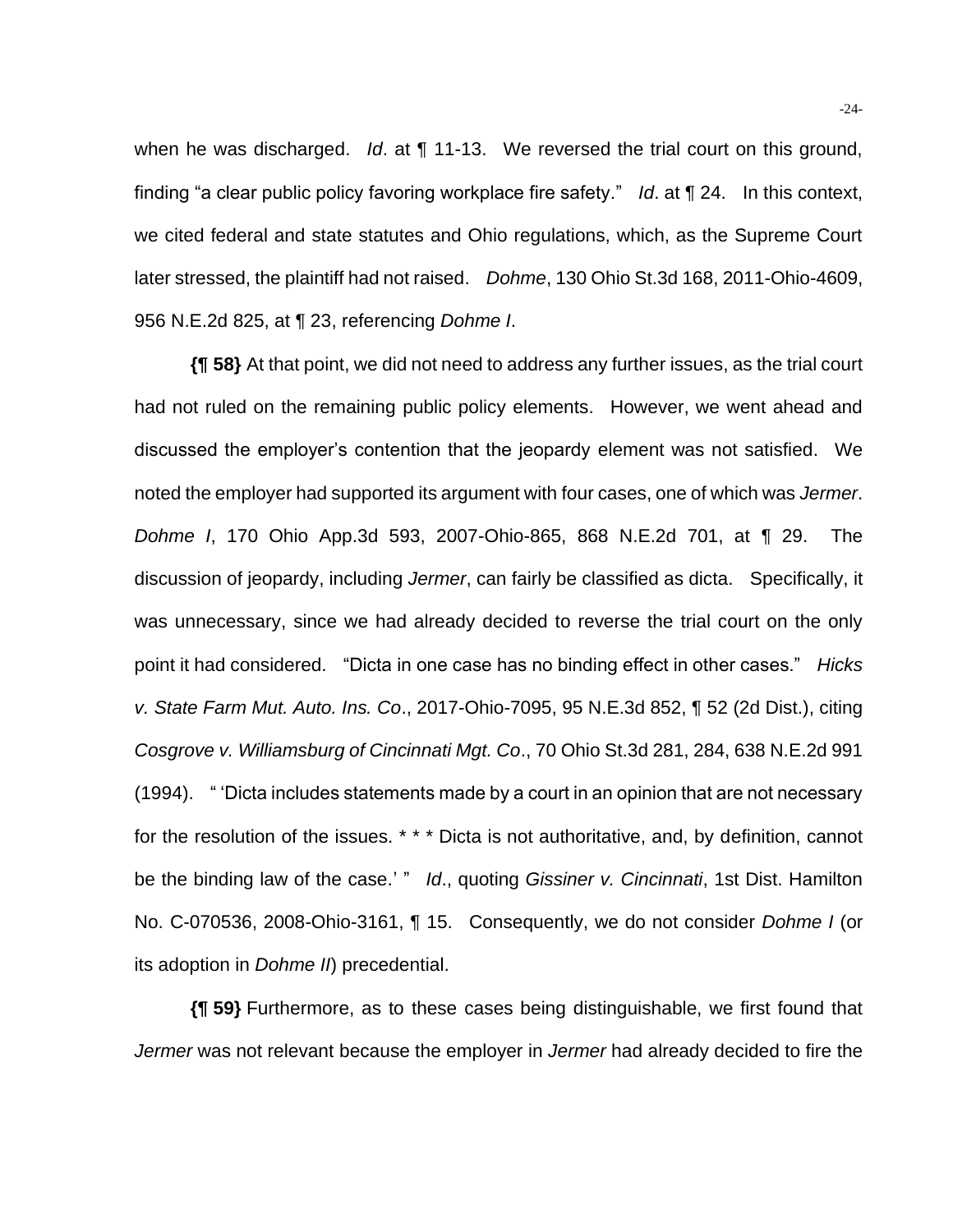employee due to his prior conduct in the work place. The firing decision occurred before the employee contacted the employer's hot-line to complain about the fact that the employer had failed to address his air-quality concerns. *Dohme I*, 170 Ohio App.3d 593, 2007-Ohio-865, 868 N.E.2d 701, at ¶ 30, discussing *Jermer*, 395 F.3d at 658. In contrast, the plaintiff in *Dohme I* "was not fired for prior conduct, but rather was fired for his conversation with the insurance inspector." *Id*. We then said that:

We disagree with *Jermer's* implication that an employee must make some formal announcement that his statements are being made for the purpose of protecting the public policy favoring workplace-safety. Employers are presumed to be sophisticated enough to comply with the workplace safety laws. When an employer directs employees to not speak to an insurance representative inspecting a premises, an implication arises that the employer wishes to cover up defects, including those that create a danger to employees.

## *Id.* at ¶ 32.

**{¶ 60}** After reviewing *Jermer* as well as the Ohio cases agreeing with it, we are not persuaded that it requires a "formal" announcement. In *Jermer*, the court indicated that, "[w]hile such a complaint need not always be in writing, it must do more than merely indicate a preference or make a vague statement. It must at least connect the employer's conduct in some way to government policy relating to employee health." *Id*. at 659. This is not a command to make a "formal" announcement. Notably, the focus is on the employee's pursuit of his own self-interest rather than the interests of the public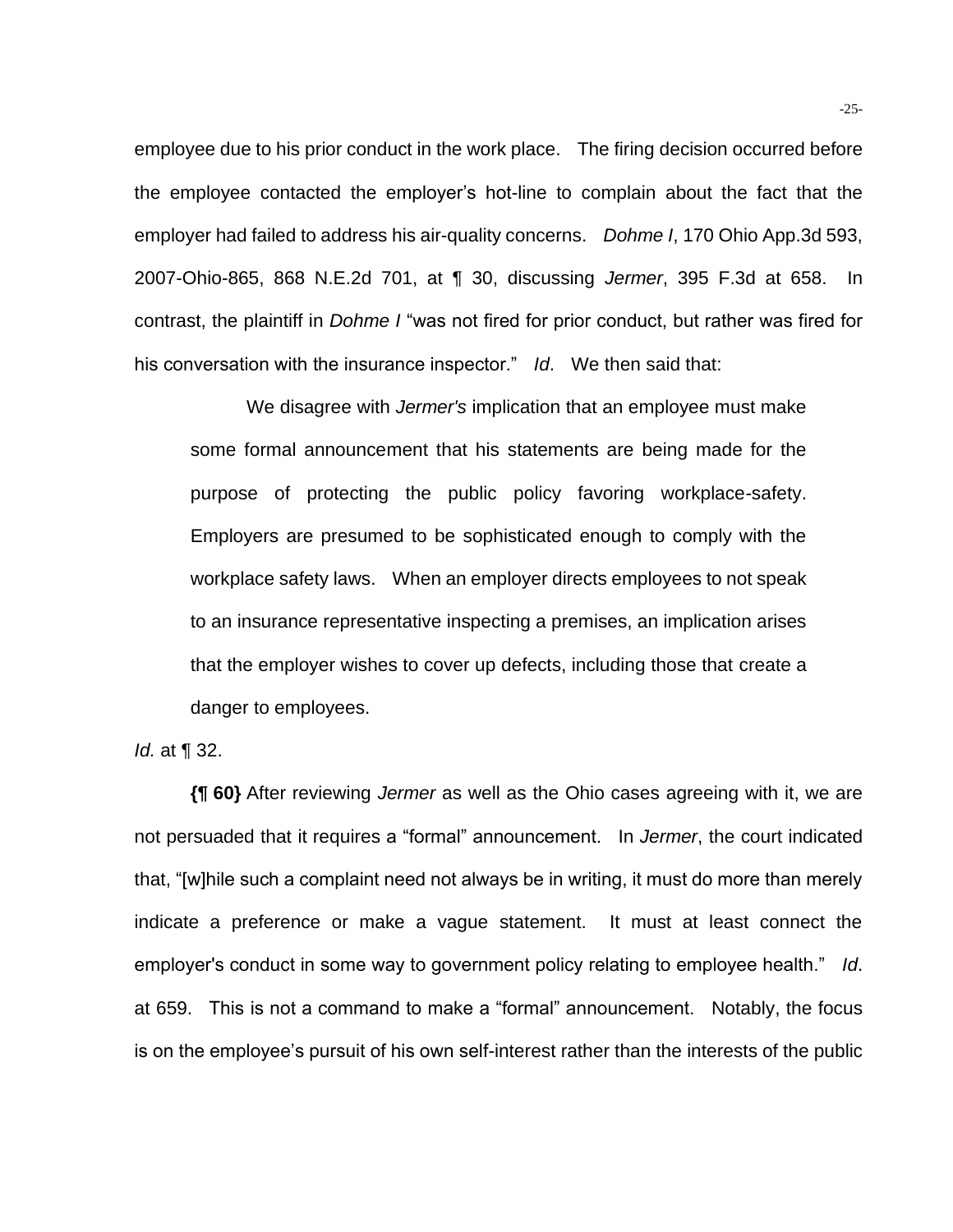at large.

**{¶ 61}** In *Jermer*, the plaintiff had a brief conversation with a supervisor while walking to an unrelated meeting. The plaintiff asked how an air quality project was going and asked if the supervisor needed any help with re-testing. *Jermer* at 657. During the conversation, the employee said, "I still think there's some issues." *Id*. In response to the employee's offer to help, the supervisor said, " 'we'll see.' " *Id*. The employee had also previously asked for an air filter for his office. *Id*. at 659.

**{¶ 62}** As noted, the plaintiff later made a specific call to the employer's hotline, but this occurred after the employer had already decided to discharge him, due to a downturn caused by the September 11, 2001 attacks, and the fact that the plaintiff was the lowest-rated employee in his department. *Id*. at 658. The Sixth Circuit, while discussing the need to alert the employer, noted that the plaintiff's "off-the-cuff statement 'I still think there's issues' while discussing outstanding projects was neither clear nor specific enough to rise to the level of a complaint about possible violation of a governmental policy." *Id*. at 659. In addition, the court remarked that the plaintiff's "request for an air filter in his office was more in the nature of a request to turn the air conditioner or heat up or down. It is similar to a request to keep a window open so that the office will have more fresh air." *Id*.

**{¶ 63}** Furthermore, the facts in *Dohme I* are different than those involved here. Failure to have functioning fire alarms could injure many employees, and what is worse, the employer deliberately prevented employees from communicating with an inspector. In contrast, the record here is devoid of any evidence that Coldly was acting on behalf of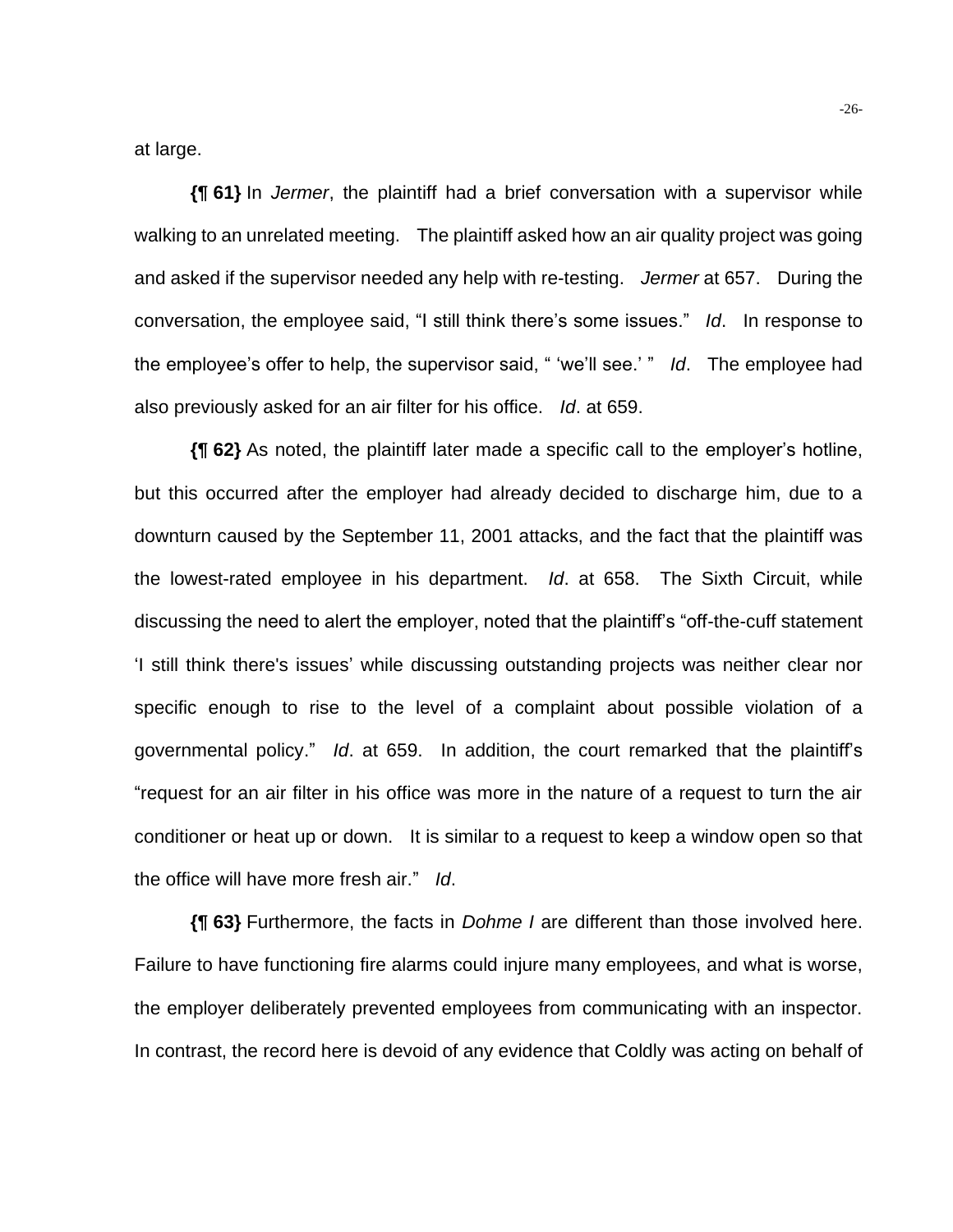the public at large or on behalf of anything other than his own self-interest.

**{¶ 64}** In arguing that this is not the case, Coldly points to the fact that before he filed "his complaint with Employee Relations, Owensby had confronted Coldly at work, got in his face, and called him 'n\* \* \* \* \* \* ' because he was upset that Taylor had yelled at him." Appellant's Brief at p. 19, citing Coldly Depo. at p. 137. In addition, Coldly argues that Owensby "had pulled guns on employees at Fuyao before and 'has a big problem with, you know, pulling guns and fighting.' " *Id*., citing Coldly Depo. at p. 74. According to Coldly, these concerns led him to file a complaint with HR that was very specific about Owensby's actions and Coldly's "concerns for the safety of himself and others." Appellant's Brief at p, 19.

**{¶ 65}** These "facts" are either incorrect or taken out of context. On November 7, 2019, Coldly informed HR about the protective order that had been granted. It was not a complaint about employee safety in general; Coldly was discussing this issue in conjunction with his own concerns. Nothing in the record suggests otherwise about this discussion.

**{¶ 66}** The incident discussed on page 137 of Coldly's deposition refers to an encounter that occurred before the protective order was issued and before Coldly talked to HR. At that point, Owensby "got in" Coldly's face and called him a name because he was upset about what Coldly had told Taylor. *However, Coldly did not report that to anyone at Fuyao*. *Id*. Thus, based on this incident, Fuyao had no reason to conclude that Coldly was concerned about the safety of other employees (or even about himself), because Fuyao did not even know about it.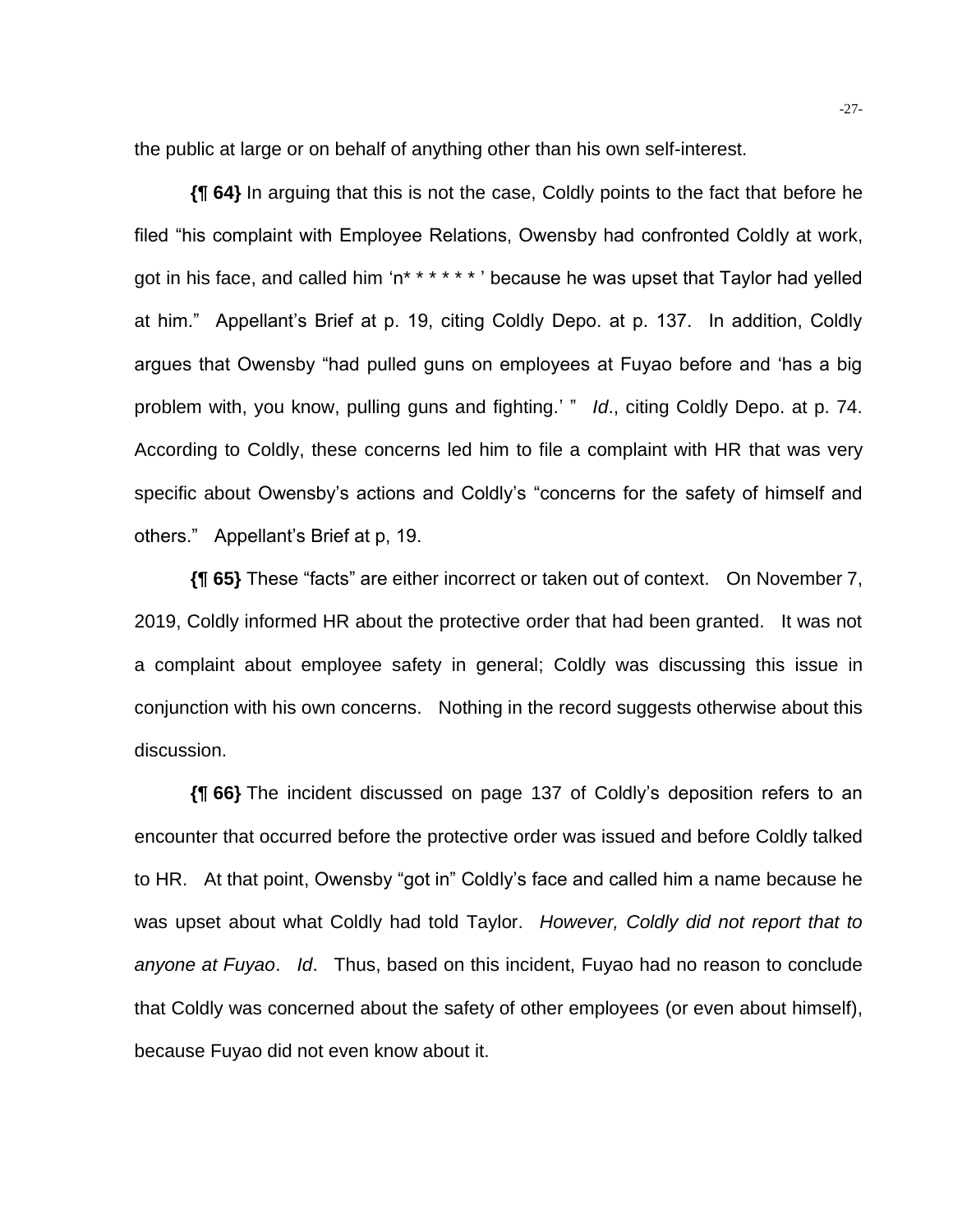**{¶ 67}** As noted, page 19 of Coldly's brief refers to page 74 of the deposition and comments that "Owensby had pulled guns on employees at Fuyao before and 'has a big problem with you know, guns and not fighting.' " The implication here is that Fuyao knew that Owensby brought guns to work and, therefore, should have known that Coldly was not just acting on his own behalf, but on behalf of other employees as well.

**{¶ 68}** However, this part of Coldly's deposition refers to a conversation that Coldly had with Laquetta Bass at Wal-Mart *after* the November 11, 2019 fight. Coldly did not specify the date of the conversation, but it was clearly after the fight for which Coldly was terminated. Coldly Depo. at p. 73-74. On that day, Laquetta asked if Coldly had lost his job, and he replied, "not that I know of, I mean I'm on suspension." *Id*. at p. 73. The suspension did not occur until after the fight.

**{¶ 69}** Coldly then said in his deposition:

And then she [Laquetta] was saying that they had came [sic] and talked to – tried to talk to her, but she said that she wasn't going to be in it. And I was like, well, you seen [sic] what happened. And she said yes. And she was just saying that the dude has a big problem with, you know, pulling guns and not fighting, but she said that she wasn't going to get in it. She said they did come and talk to her, but she didn't – she said she wasn't going to get in it. But obviously she did.

Coldly Depo. at p. 73-74.

**{¶ 70}** Again, this conversation occurred after the fighting incident for which Coldly was terminated. This employee did not say that she saw Owensby pulling guns on other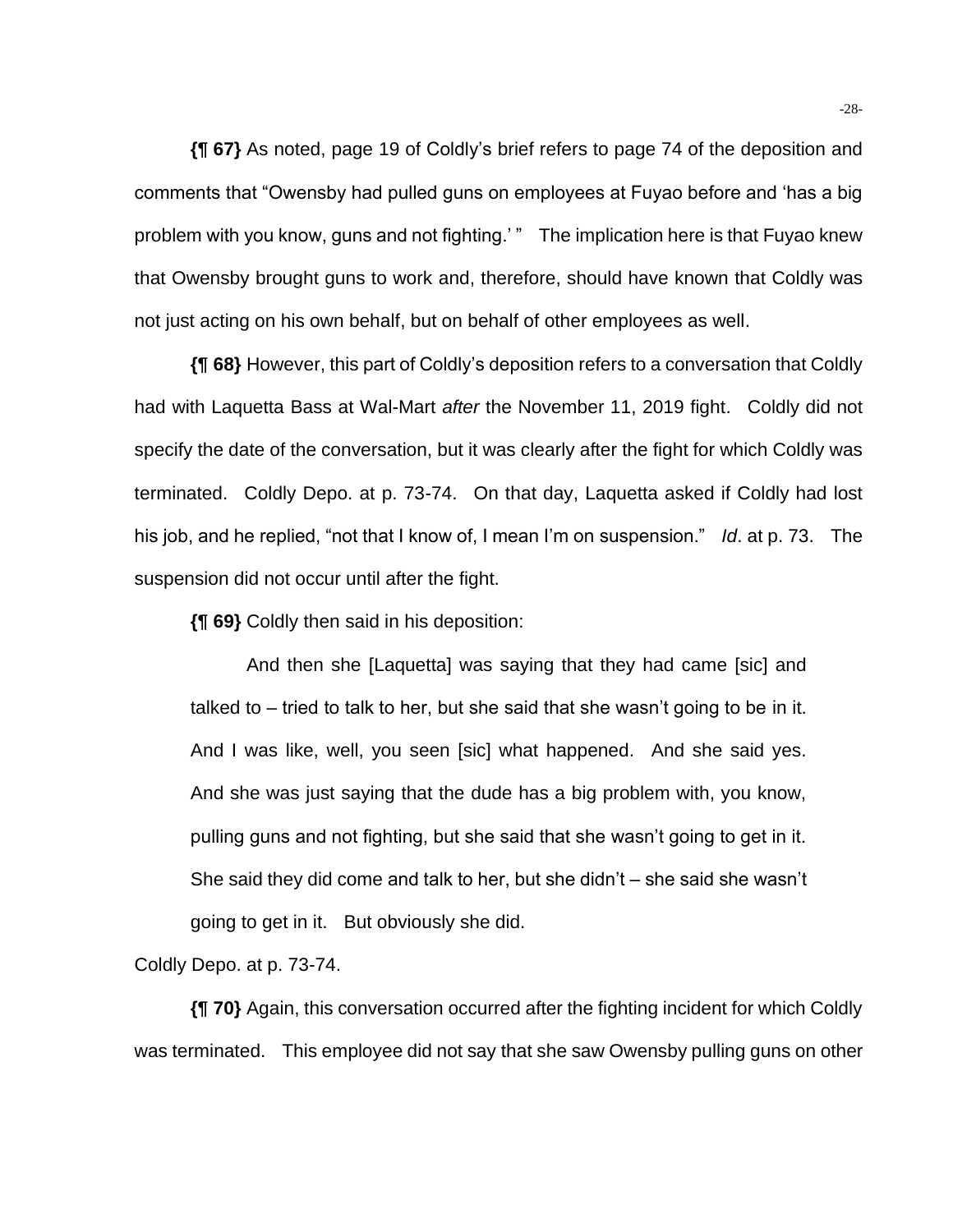employees or fighting at work, nor did she say that HR had been told about these things before the November 11, 2019 fight. Again, there is no evidence that Fuyao knew about Owensby pulling guns on employees or fighting.

**{¶ 71}** Finally, Coldly's brief also refers to his conversation with Reggie Jackson of HR (about the protective order) and states that Coldly was acting with respect to others' safety because it was Owensby's "history of pulling guns on other employees at Fuyao that led Coldly to tell Jackson 'we do not need to cross paths.' " Appellant's Brief at p. 20, citing Coldly Depo. at p. 41. In this point in his deposition, Coldly stated that "I had heard [Owensby] had come up there and he pulled a gun on another employee so that's why I was telling Reggie, like, we do not need to cross paths." *Id*.

**{¶ 72}** However, Coldly did not say that he actually told Jackson this; he was explaining why he told Jackson that he and Owensby did not need to cross paths. Furthermore, this was in the context of telling Jackson that "the situation was so severe" that a protective order violation would occur if the two men saw each other and that, in such a situation, Coldly "didn't know what [his] temper was going to do" if he saw Owensby because he felt like Coldly was going to hurt him. Coldly Depo. at p. 40-41. Again, this was a concern about Coldly's own safety, not that of other employees or public safety at large.

**{¶ 73}** Based on the preceding discussion, there is no indication in the record that Coldly was concerned about danger to anyone other than himself during this course of events or that his complaint to HR was related to concern about the public at large rather than his own interests. Accordingly, Coldly's claim failed to meet the jeopardy element,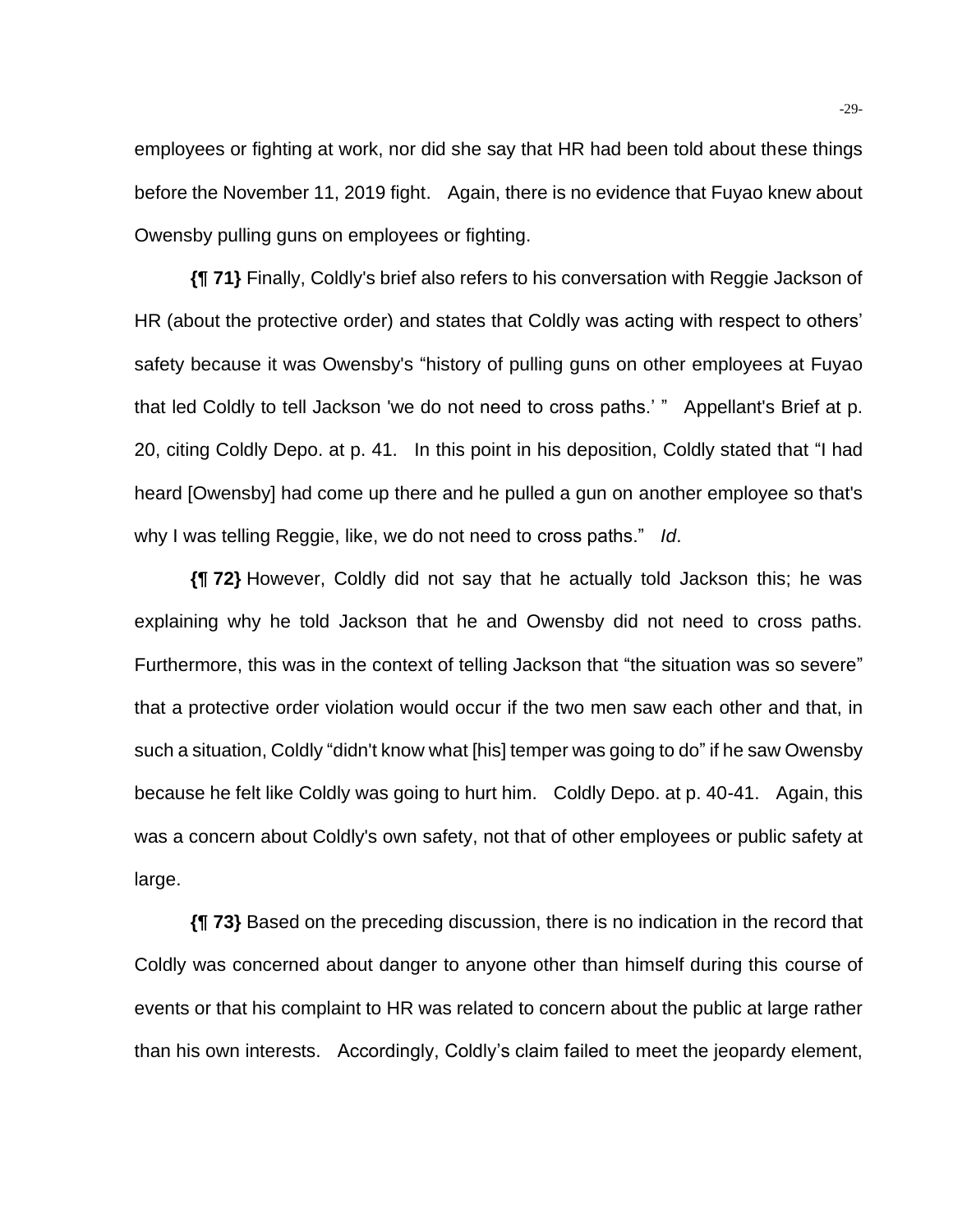and the trial court did not err in granting summary judgment in Fuyao's favor.

**{¶ 74}** While our decision is based on a reason other than what the trial court expressed, "[a]n appellate court may affirm based on different reasoning than found by a trial court, but an appellate court cannot disturb a judgment or order that is legally correct based on different reasoning." *John A. Becker Co. v. Jedson Eng., Inc*., 2018-Ohio-3924, 121 N.E.3d 788, ¶ 19 (2d Dist.), citing *State ex rel. Sommers v. Perkins Local Schools Bd. of Edn*., 2017-Ohio-7991, 98 N.E.3d 1117, ¶ 26 (6th Dist.). "The fundamental questions in an appeal are, one, whether the appealed decision itself is erroneous and, two, whether that error is prejudicial. A decision that achieves the right result must be affirmed, even if the wrong reasoning is used to justify the decision, because an error in reasoning is not prejudicial." *Id*., citing *Sommers* at ¶ 26.

**{¶ 75}** The remaining issues in Coldly's brief involve whether genuine issues of material fact existed concerning the other two elements in the public policy equation: "causation" (whether Fuyao was motivated by conduct related to the public policy) and "overriding-justification" (whether Fuyao had an overriding business justification for the dismissal). Because the failure to satisfy the jeopardy element is fatal to Coldly's claim, these issues will not be considered. The issue as to the "clarity" finding also need not be considered, since the judgment is being affirmed on a different basis.

**{¶ 76}** Based on the preceding discussion, Coldly's sole assignment of error is overruled.

#### III. Conclusion